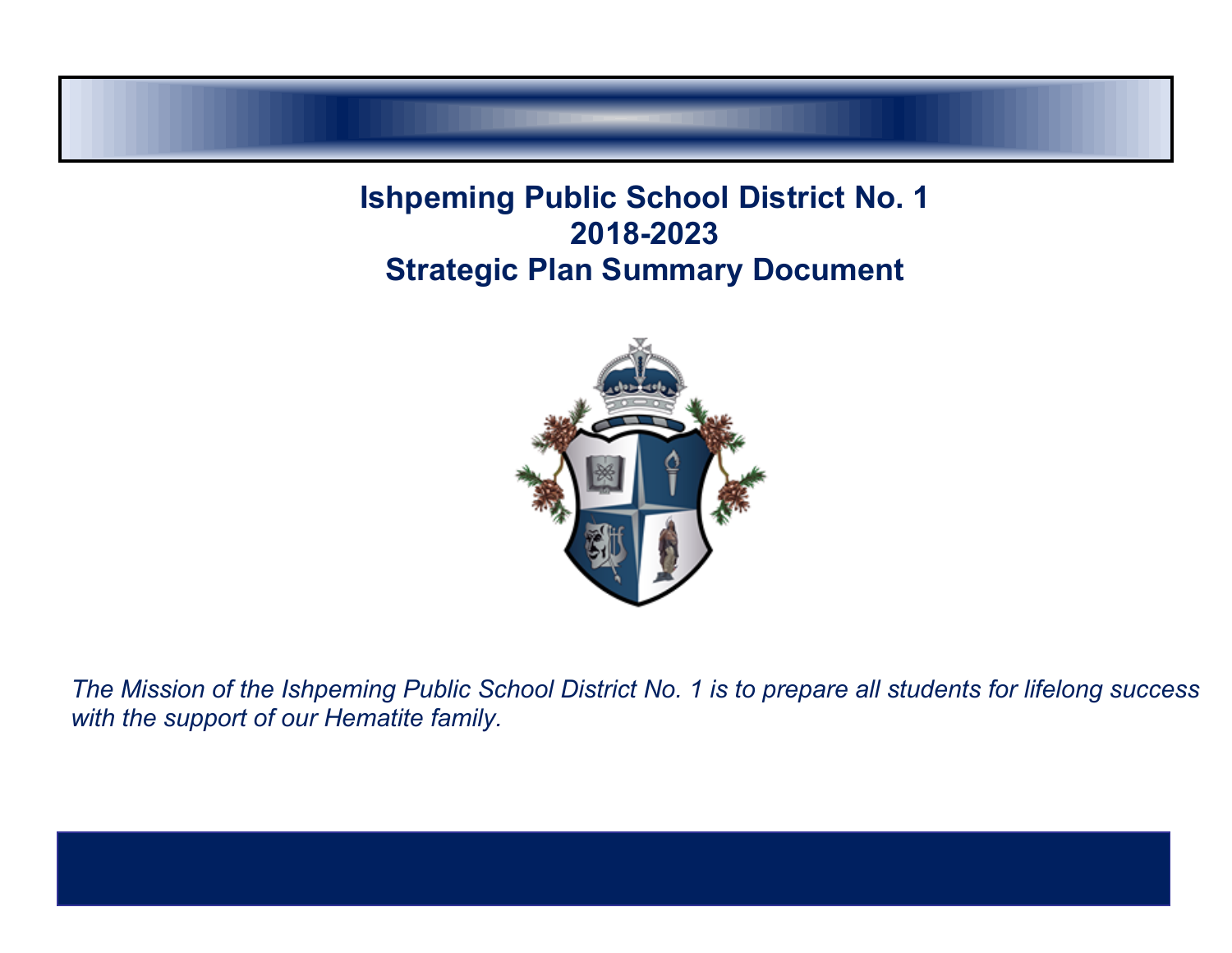# **Letter from Board President and Superintendent**

This document contains the 2018-2023 Ishpeming Public School District No. 1 Strategic Plan. We're excited about this plan and the possibilities it provides for our students, parents/guardians and community to improve education at our District.

Over two days seven separate forums were held gathering input from various stakeholder groups including community members, parents, students, school leaders, and staff. Additionally, an electronic survey collected input from those unable to attend the forums. The end result was 214 people providing input for the planning process. A Strategic Planning Team of 38 community members, parents/guardians, staff and students participated in an all-day planning retreat on March 17, 2018.

Throughout the planning process the community expressed strong loyalty and high expectations of Ishpeming Public School District No. 1. Even though some of the goals are lofty they reflect the strong desire that has been expressed to embrace continuous improvement for our school system.

There were several clear and consistent themes that emerged from this process.

- 1. There is strong community pride for the rich history and achievements of the Ishpeming Public School District No 1 which offers Marquette County's only nationally accredited high school and is ranked by USA News and World Report as one of the best high schools in North America.
- 2. The growth and success of Ishpeming Public School District No. 1 must be a top community priority that requires support from all of our stakeholders and partners including students, parents, alumni, community members, taxpayers, businesses, non-profits, foundations, and government agencies
- 3. While there is more work to be done the Ishpeming Public School District No. 1 is moving in the right direction with positive momentum behind the academic growth, instructional reforms and innovative new school choices.
- 4. As a district, we must do a better job of positively engaging and involving all of our stakeholders, both from within the school and from our surrounding community to create shared goals and strategies to improve opportunities for students, promote academic achievement and make Ishpeming the top choice to live, attend school, and succeed.

Our Strategic Planning Team, comprised of a very broad and diverse group of 38 stakeholders, developed the goals. We look forward to continuing to work in partnership with all sectors of our community to implement these goals and suggested strategies.

Robert Nadeau, President of the Board of Education Carrie Meyer, Superintendent

**Ishpeming Public School District No. 1Page 1**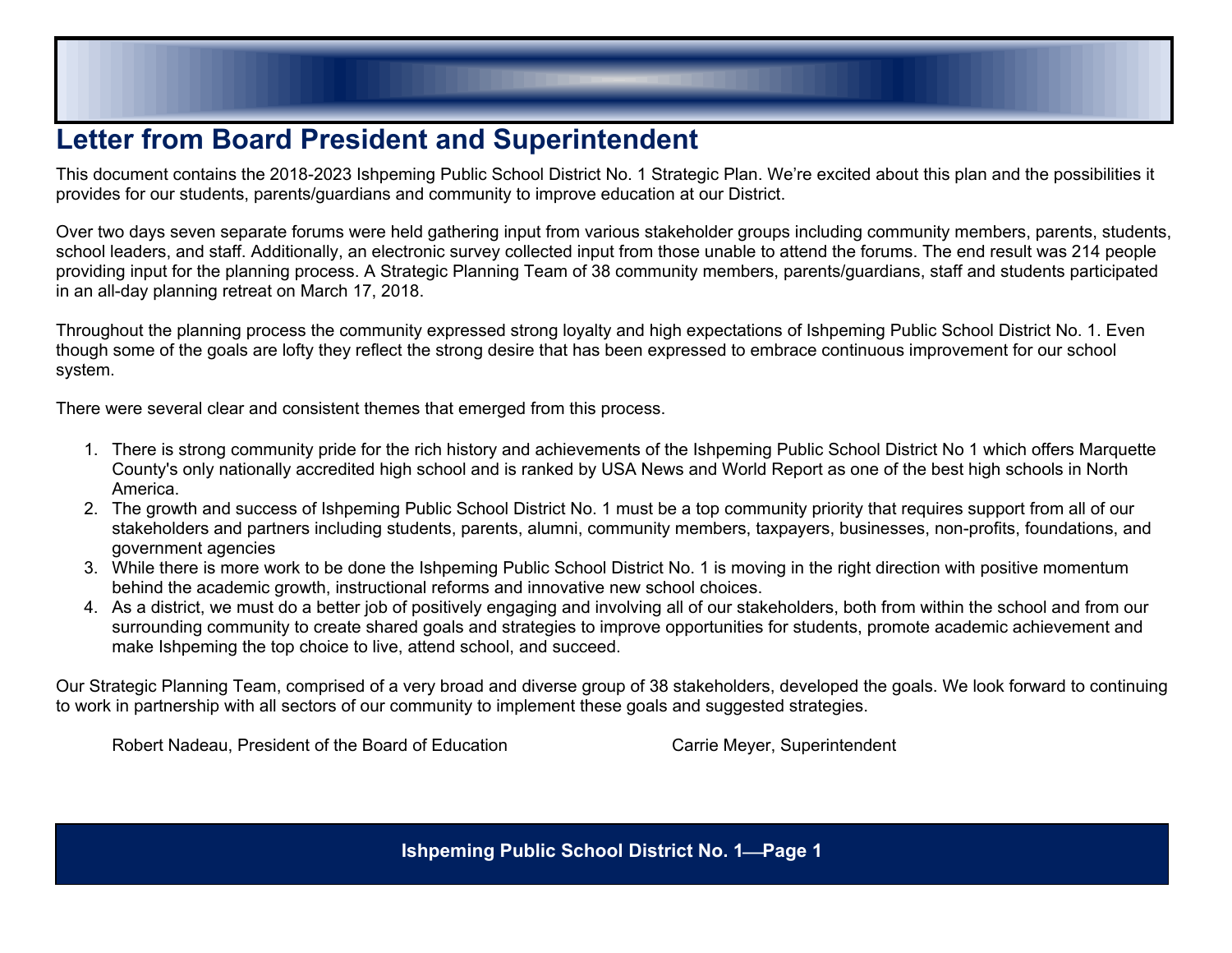

## **Introduction**

Strategic Planning is the process of determining what an organization wants to be at some point in the future, and how it will get there. In the current environment where schools are challenged to do more with scarce resources, planning for the future is more important than ever. An effective strategic planning process results in stakeholders focusing on critical priorities that will meet the mission of a quality educational program for all students.

In November 2017, the Ishpeming Public School District No. 1 Superintendent and the Board of Education made a commitment to create a three to five-year strategic plan. The School Board created a partnership with the Michigan Association of School Boards to serve as facilitators for this project. The district, under the leadership of the School Board President and Superintendent, completed a process that was data-driven, inclusive of district stakeholders and focused on the priorities that will help the district succeed.

There were several criteria relative to the strategic planning process established by the School Board and the leadership team:

- The process must be inclusive where all stakeholders have an opportunity to provide structured input.
- The School Board must be an integral part of the process—providing input, support and commitment.
- There must be clarity in the respective roles of the School Board, administrators, staff, parents/guardians and community.
- There is alignment between the strategic planning process and current strategic initiatives, and critical issues facing the district.
- Timelines, responsibilities and reporting schedules must be built into the planning processes.
- There must be ongoing communication about the planning process with all internal and external stakeholders.

This strategic plan is a living document. It will serve as a 'road map' to future planning, resource allocation, staff development and decision-making over the next several years.

As part of the planning process, the vision, mission statement, and belief statements were developed. Based on qualitative and quantitative data and a new vision, mission and belief statements; strategic goals and objectives were developed. Regular monitoring of progress and renewal is critical to the plan's success.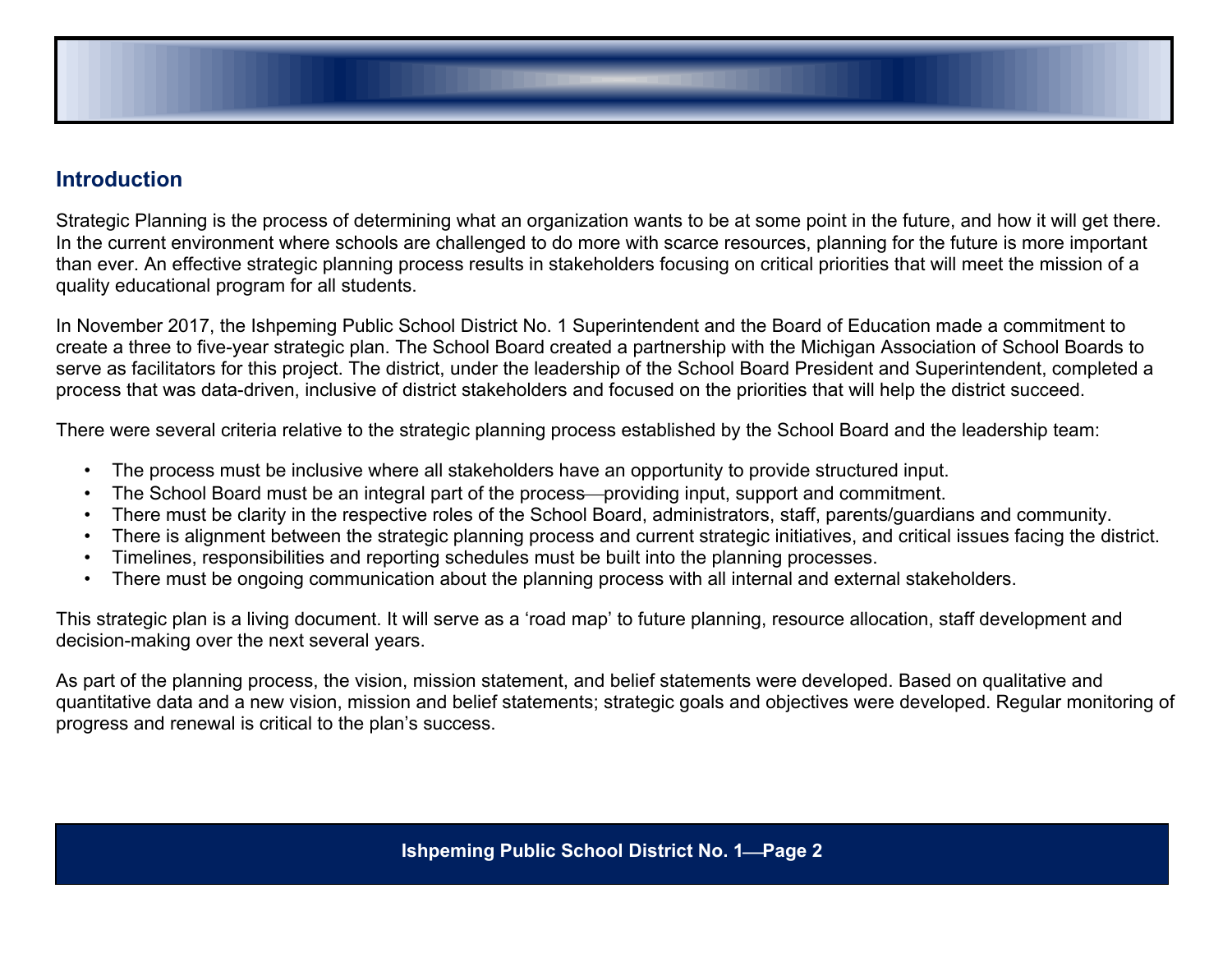

## **The Strategic Plan Process**

This overview describes the planning process, including the survey, data analysis, planning team roles and responsibilities, and timelines.

### **Stakeholder Input**

Input from students, parents/guardians, community and staff were gathered through a comprehensive electronic survey as well as a series of community, student and staff forums. The community engagement process was conducted to:

- Identify and assess strengths
- Gauge values and perceptions of the community
- Provide an opportunity for input
- Identify areas for improvement
- Gather data to use as a decision making tool
- Develop communication plans and tools

The response rate of 214 indicates that the school community cares about the future of the district and desires to engage in the process of creating the future**.**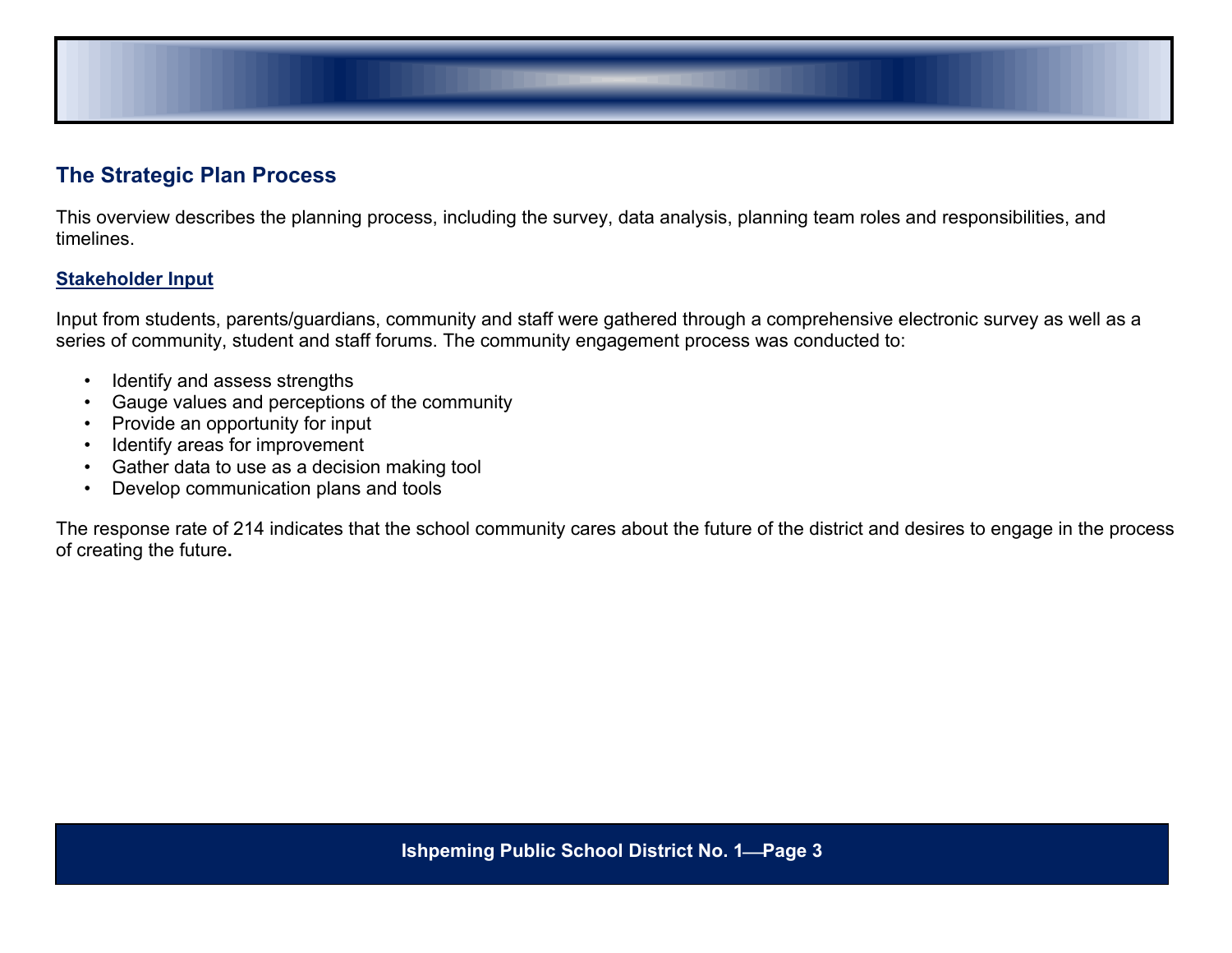

### **Local Area and School Demographic Data**

An analysis of district demographics and quantitative data was completed. The analysis included demographic, enrollment, educational, financial and personnel trends over the previous five years, 2009-2017, as applicable, in comparison with districts selected by the Board and Administration and state averages, where available. The reference districts used for Ishpeming Public School District No. 1 were Iron Mountain Public Schools, Ironwood Area Schools of Gogebic County, L'Anse Area Schools, Munising Public Schools, and NICE Community Schools.

### **Strategic Planning Team**

A Strategic Planning Team was formed to take a primary role in developing the strategic plan. The team consisting of 35 parents/ guardians, community members, board members, students and staff members, were selected with input from the Board of Education and key stakeholder groups. The team participated in a retreat workshop as well as additional committee meetings to develop a mission statement, vision, beliefs, and strategic goals. During the retreat the team reviewed and discussed relevant quantitative and qualitative data as essential elements in the formation of goals and objectives contained in this document (see team members on page 5).

> *There's a strong sense of history and community pride for the district and a sincere concern for the welfare of students demonstrated by the Ishpeming Board of Education, administrators, teachers, staff, parents and the community as a whole.*

> > *-Rick Diebold, EdD, MASB Facilitator*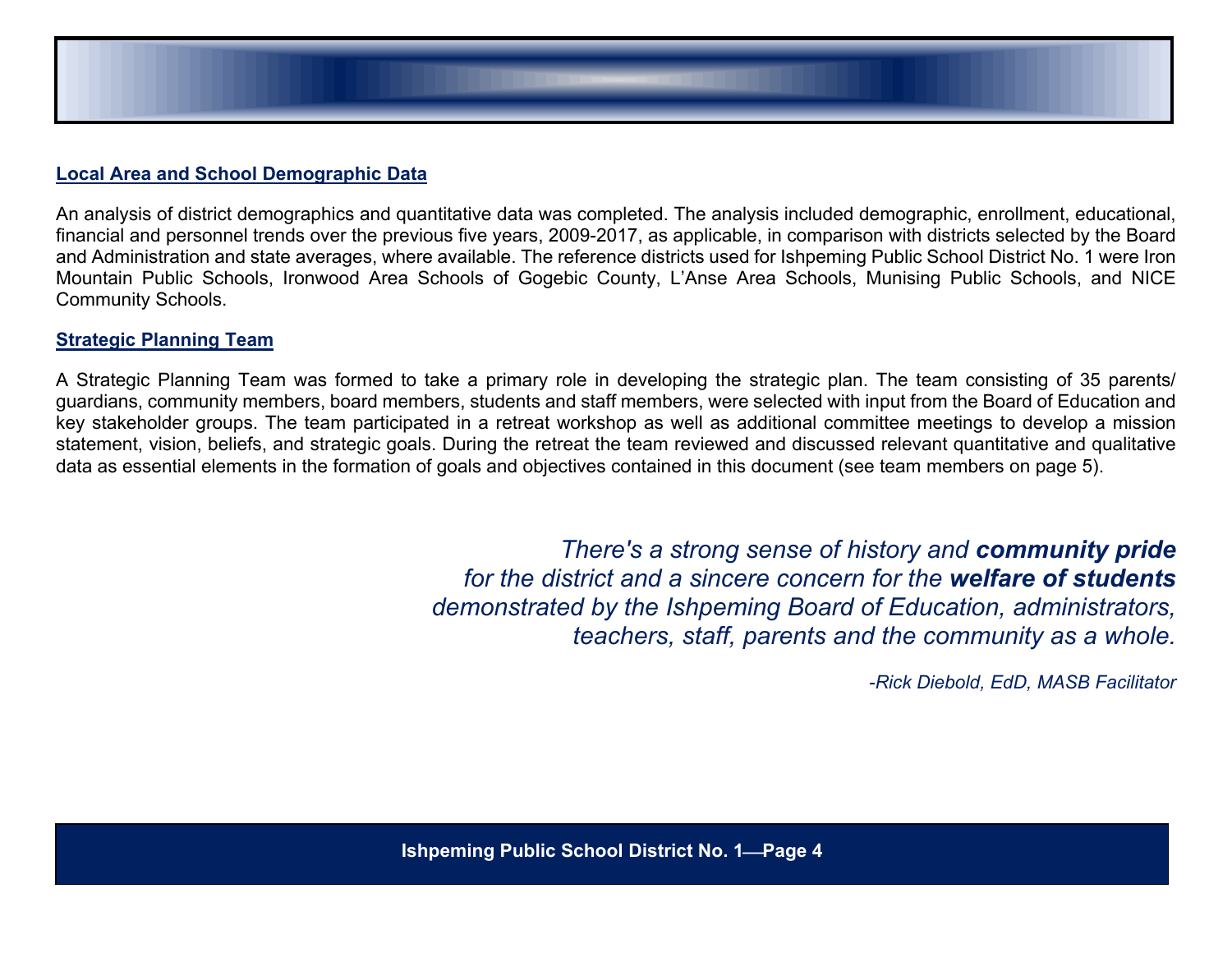### **Strategic Planning Team Members**

\*Bernie Anderson Danielle Anderson Anne Asplund \*Penny Barney \*Anthony Bertucci Connie Bertucci Melissa Corkin \*Tamara Doney Diane Gauthier Anne Giroux

Rita Hausher Paul Healey \*Seth Hoopingarner Todd Kauppinen Jennifer Klipp Abby Koski Lori Laksonen \*Beth Lawson Griffin Lawson Dave Leverton

Scott Lyman \*Melissa Meldrum \*Carrie Meyer Molly Miller Robert Nadeau Paul Olson Michelle Peace Dan Perkins Emma Poirier Marcia Pruett

\*Kaitlin Rich Tina Romback Joe Routhier Peter Routhier Heather Salmi Brian Sarvello Heather Swanson Dondre Yohe

\*denotes Implementation Team Member

**Ishpeming Public School District No. 1Page 5**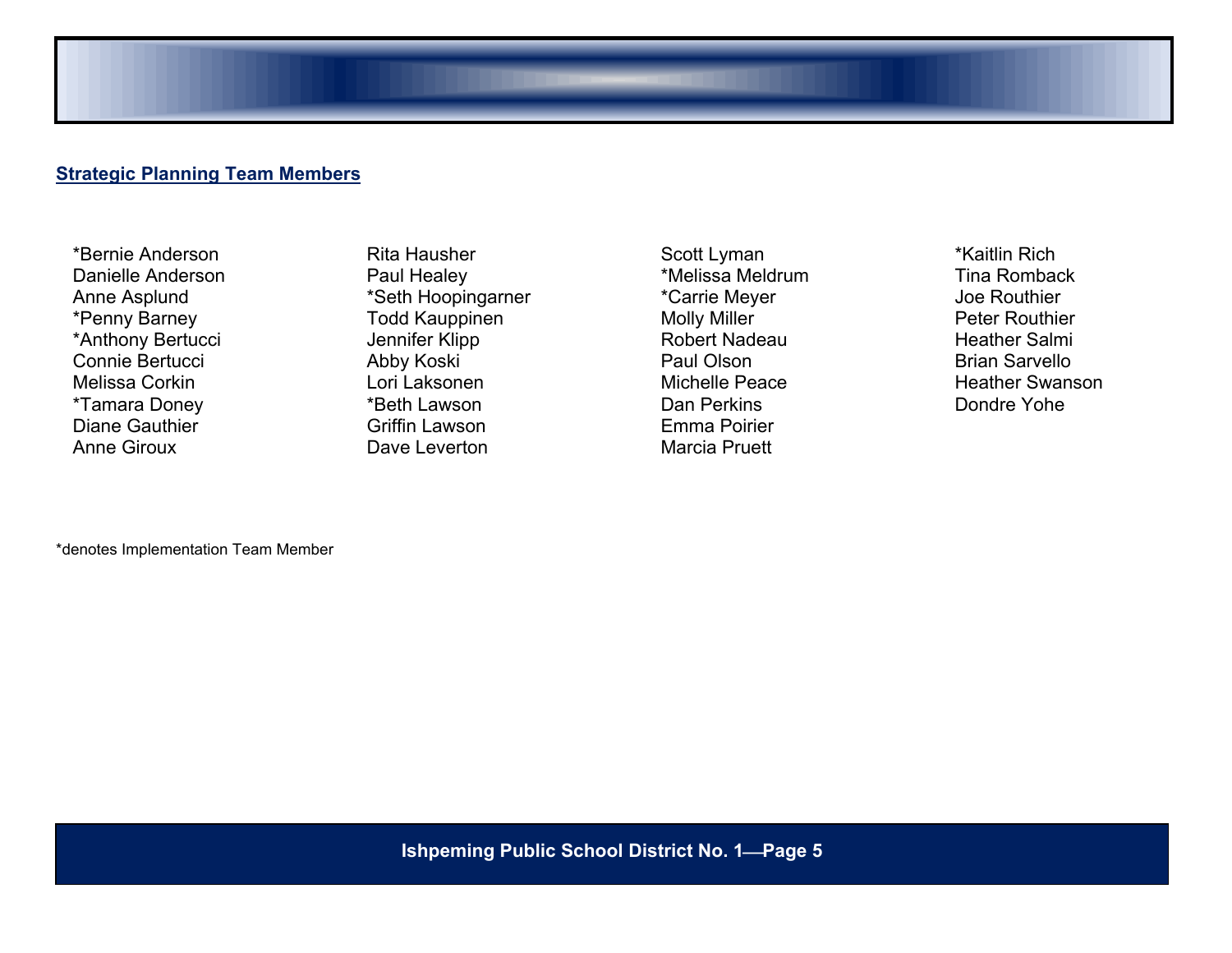

### **Retreat Workshop**

A retreat workshop was held on March 17, 2018. The workshop covered included:

- An overview of the strategic planning process and timelines
- Superintendent report of current and planned initiatives
- An analysis of demographic, quantitative and qualitative data
- A review and renewal of the vision, mission and belief statements
- The establishment of strategic goal areas and key objectives
- Assignment of planning team leaders to develop action plans for each goal and objective, including responsibilities, timelines and measurements

### **Mission Statement:**

Establishes, in the broadest terms, the purpose of a school district. It should answer the question "What ultimate end will the district pursue and in the broadest sense, how?" The following mission statement was renewed during the Strategic Planning Team Retreat Workshop:

*The mission of the Ishpeming Public School District No. 1 is* to prepare all students for lifelong success with the support of our Hematite family.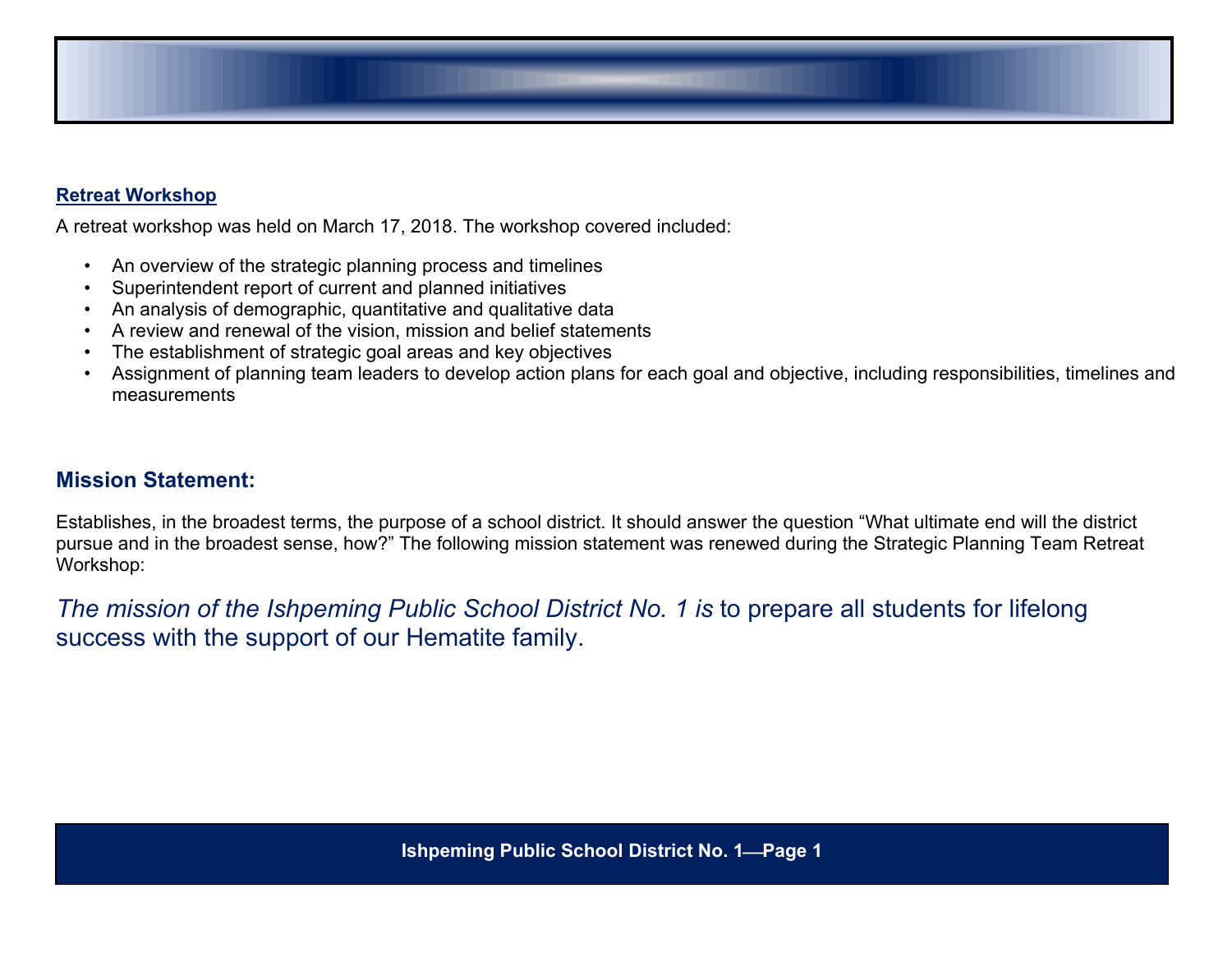

## **Vision Statement:**

Describes what you want to happen in the long term. It's a statement about your hopes and expectations for the future. The vision statement below was validated during the Strategic Planning Team Retreat Workshop:

*The Vision of Ishpeming Public School District No. 1* will be the educational destination where students strive for academic excellence in a connected community resulting in lifelong success.

**Beliefs:** The basic beliefs/core values of the district—those things that we believe of utmost importance, providing guidance for how we behave and relate to others. The following beliefs were developed during the Strategic Planning Team Retreat Workshop:

## **We Believe:**

- We believe all individuals can learn.
- We believe that education begins from a foundation of relationships.
- We believe in partnership among students, staff, parents and community.
- We believe hard work leads to academic excellence.
- We believe in an individualized approach to life long success.
- We believe in a safe, respectful environment where all voices are valued.

**Ishpeming Public School District No. 1Page 2**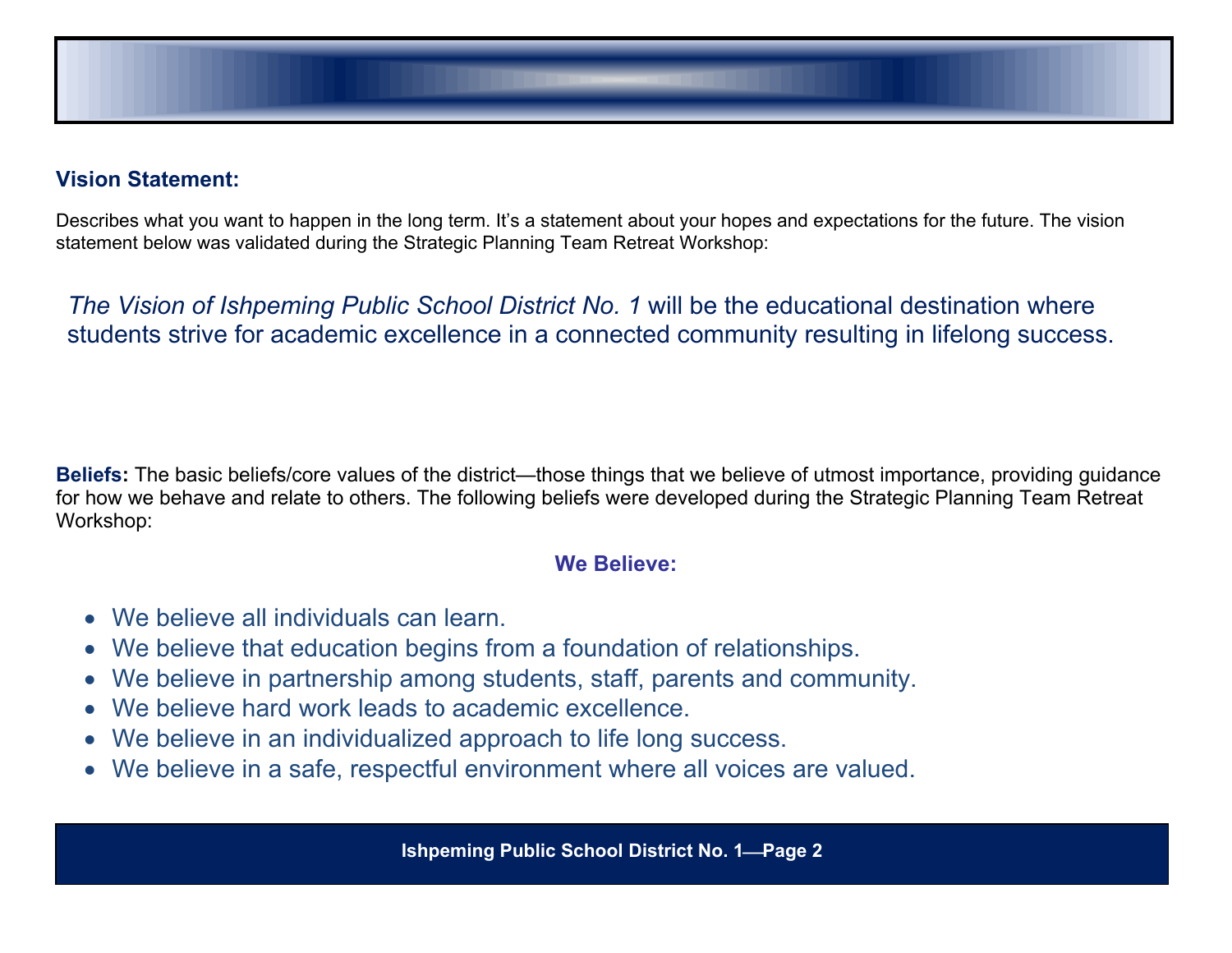

## **2018-2023 Strategic Goals**

Strategic Goals: Areas of priority importance in which the district will focus their work (1-5 years). Strategic goals achieve the organization's vision, mission and beliefs. Objectives are SMART—**S**pecific, **M**easurable, **A**chievable, **R**elevant and **T**imely

The Strategic Planning Team, at the April 23, 2018, retreat, developed goal statements and specific objectives. The goal areas are categorized below:

# **2018-2023 Goals**

- **Q** Academics/Programs
- **Q** Communications/Community Engagement
- □ Learning Environment/Culture
- **Q** Personnel/Leadership
- **Q** Operations/Finance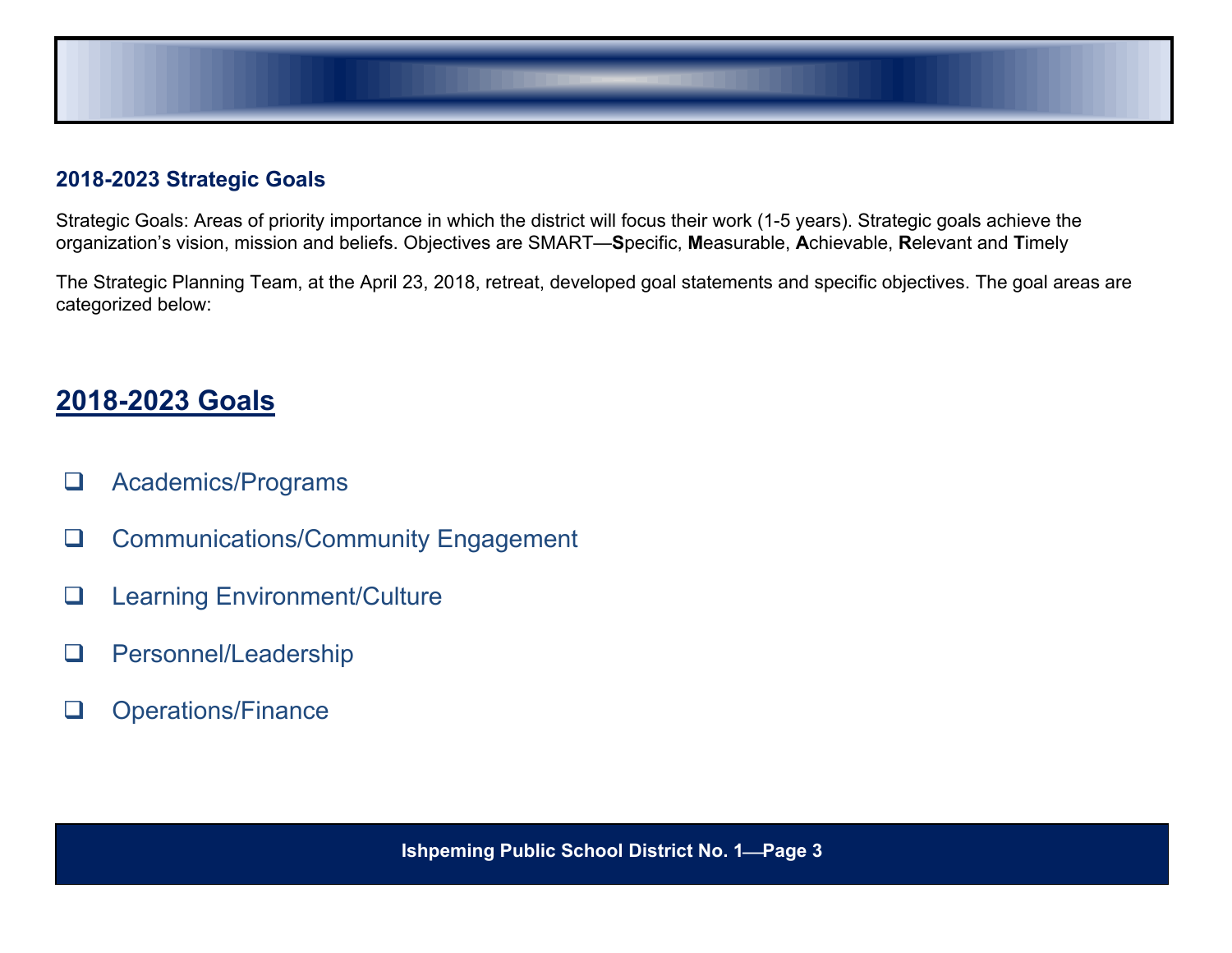

Following the retreat, members of the District Implementation Team who were appointed by the superintendent, were charged with developing specific objectives targeting the strategic goal areas identified by the retreat Strategic Planning Team.

## **Goal Area 1: Academics/Programs**

**Strategic Goal Statement:** We will create and support rigorous and diverse academic offerings at all levels (pre-school through grade 12).

- $\triangleright$  Explore preschool options
- $\triangleright$  Explore how to expand art(s) opportunities
- Explore data driven programs in science and writing to increase student achievement/growth
- $\triangleright$  Inform and excite the students about college course opportunities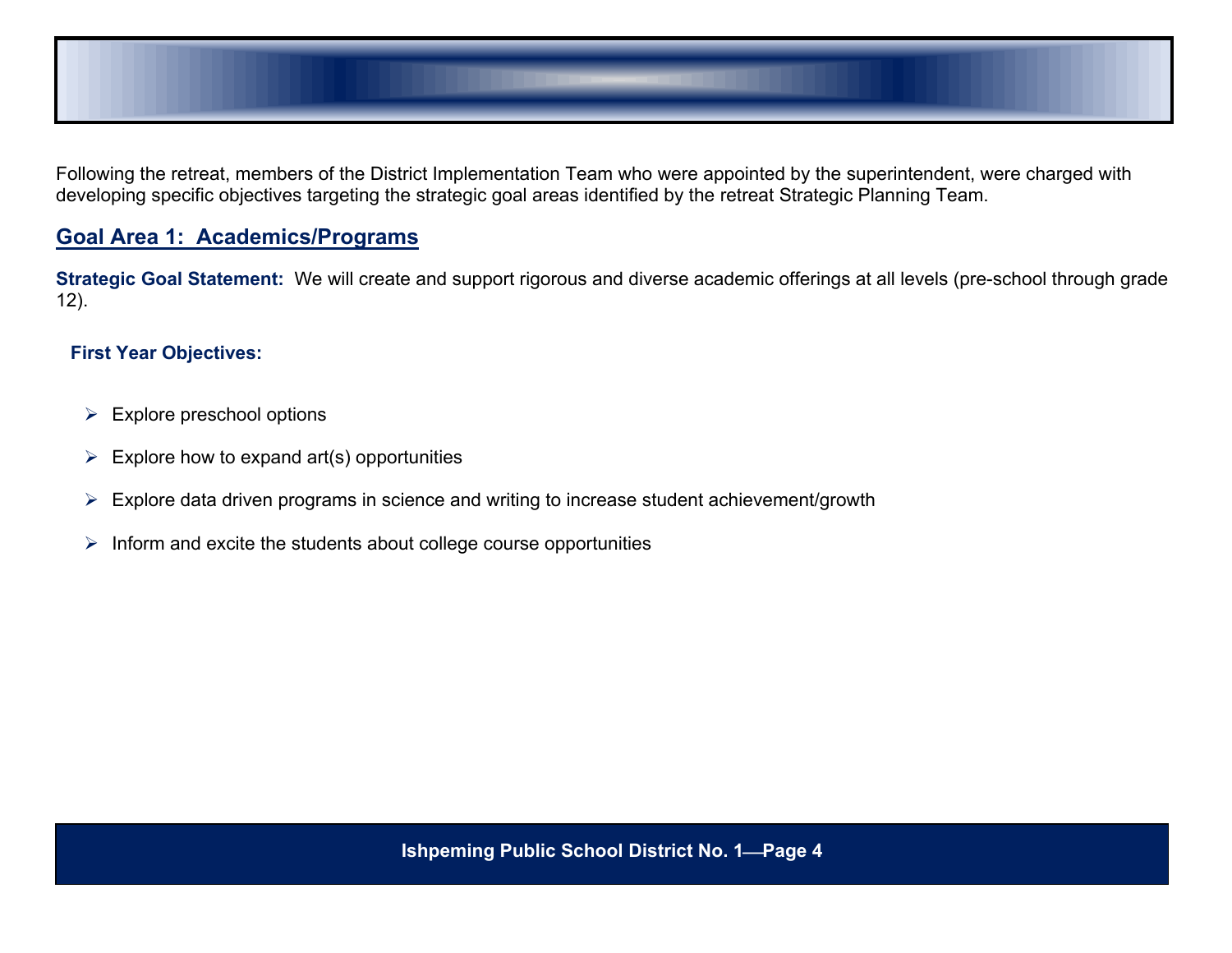

## **Goal Area 2: Communications/Community Engagement**

**Strategic Goal Statement:** We will increase positive communication to promote district strengths and improve perception of Ishpeming school district.

- $\triangleright$  Increase number of staff sharing social media posts
- $\triangleright$  Administrators meet with local press representatives to discuss concerns
- $\triangleright$  Initiate meeting of involved groups regarding curb appeal/blight improvement
- $\triangleright$  Explore web-site re-design options/costs
- > Maintained school messenger use
- $\triangleright$  Invite Alumni Association representatives to visit each school 1 to 2 times per year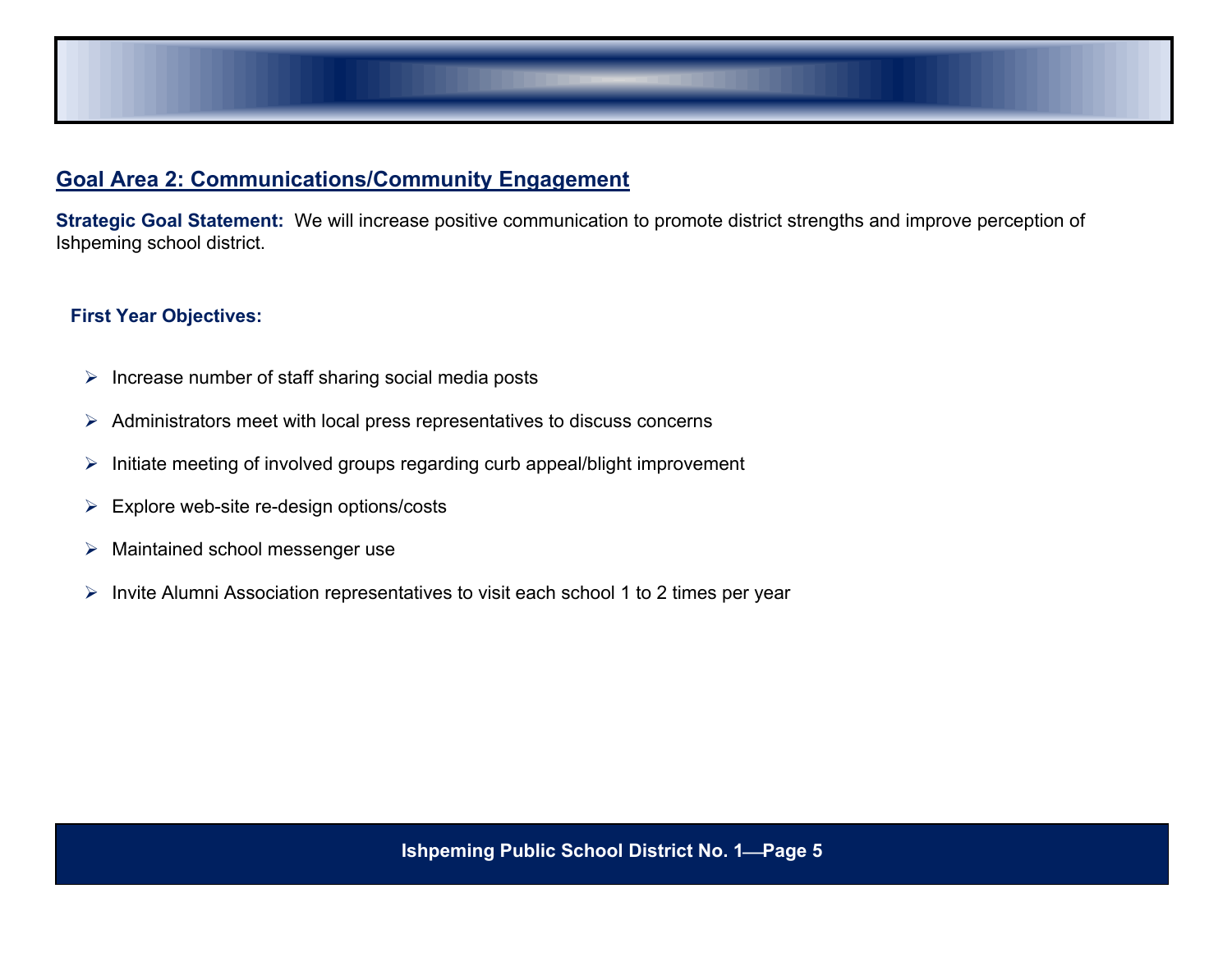

## **Goal Area 3: Learning Environment/Culture**

**Strategic Goal Statement:** We will create a student centered approach in a blended learning environment.

- $\triangleright$  Increased one to one technology
- Explore creation/scheduling of homeroom period with IEA
- $\triangleright$  Create formal mentoring program between students k-12
- $\triangleright$  Maintain current partnerships and increase by one
- $\triangleright$  Explore options for creation and improvement of outdoor spaces
- $\triangleright$  Continue conversation about fifth grade move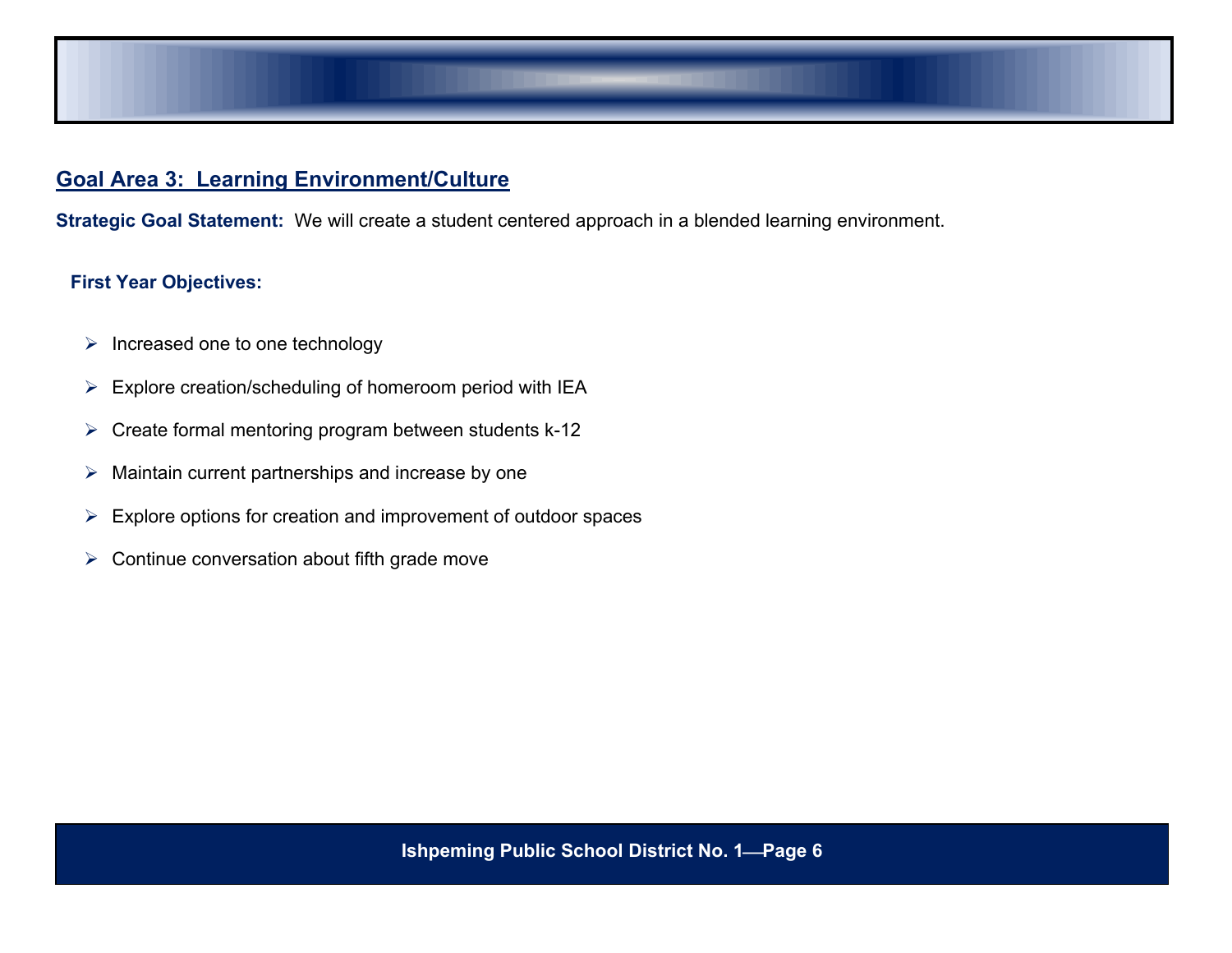

## **Goal Area 4: Personnel/Leadership**

**Strategic Goal Statement:** We will attract and retain excellent instructors and staff and support collaboration.

- $\triangleright$  Explore, identify, and pursue grants for individual professional development
- $\triangleright$  At least one collaborative meeting for each:
	- o Birchview-Middle School;
	- o Middle School-High School;
	- o Departmental
	- o Grade level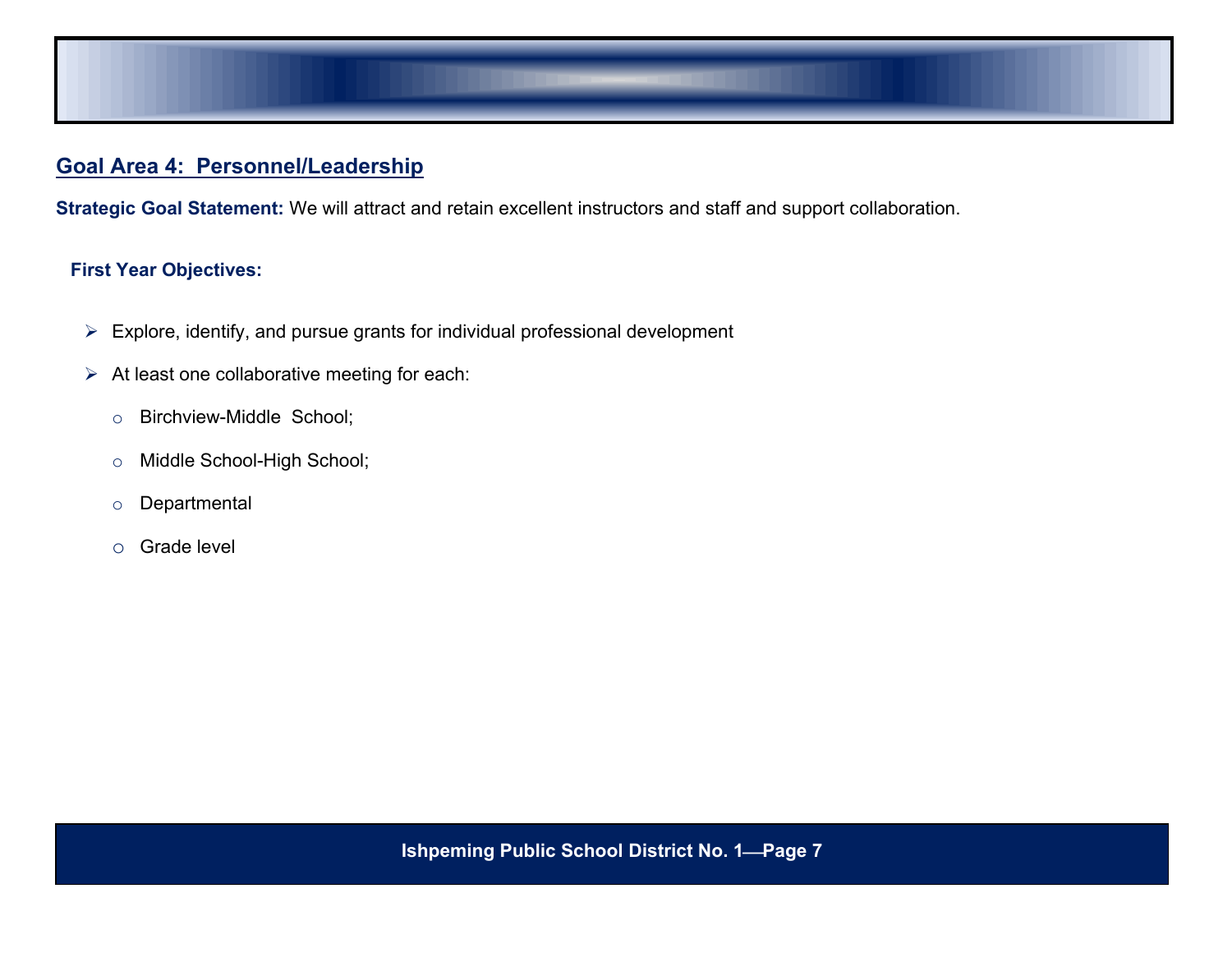

## **Goal Area 5: Operations/Finance**

**Strategic Goal Statement:** We will optimize use of resources and expand enrollment.

- $\triangleright$  Shift school of choice student number x5 to the positive
- $\triangleright$  Increased exposure/access for teachers to optimize grant writing opportunities
- $\triangleright$  Examine/discuss start time changes and options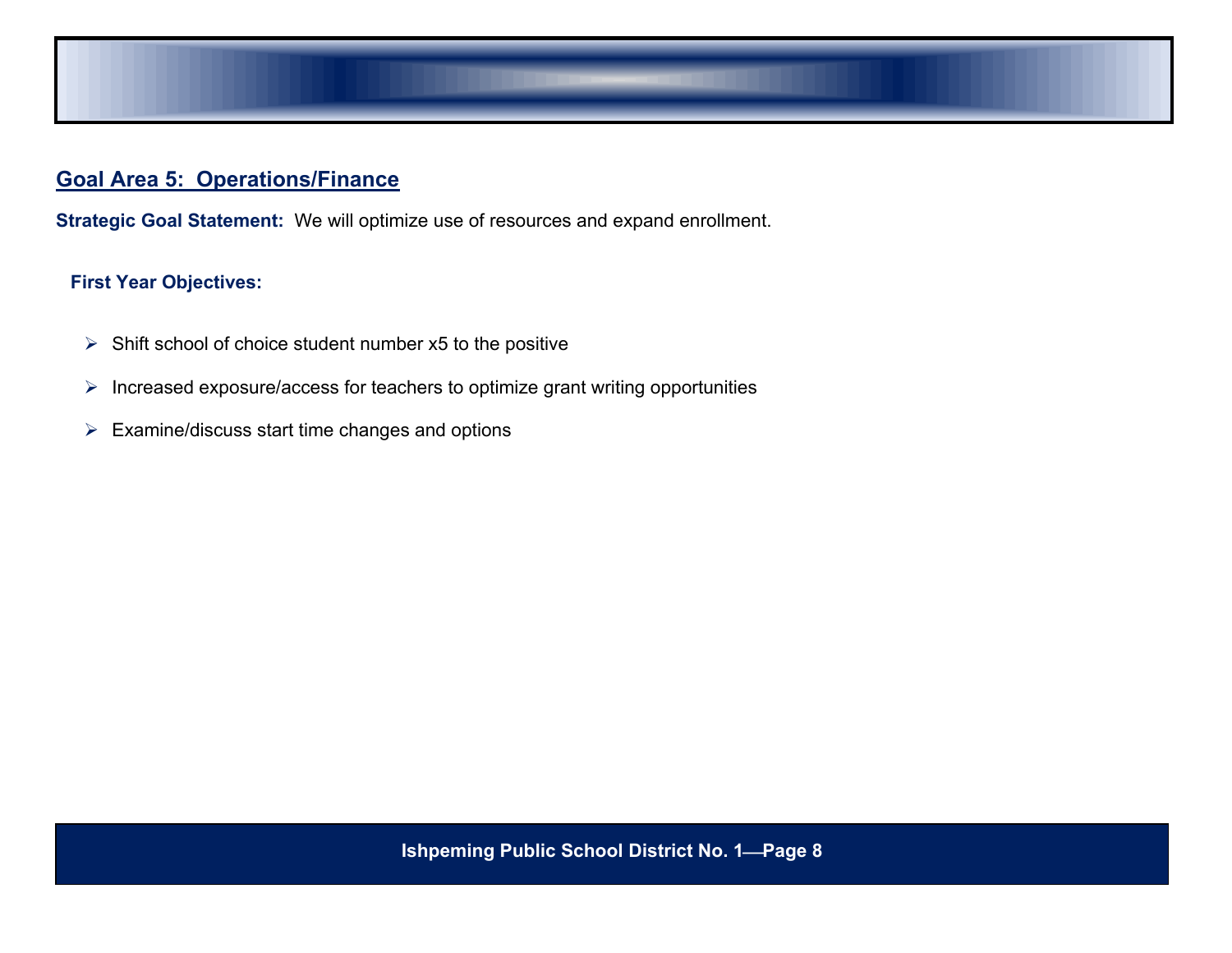

## **Strategic Plan Implementation**

The implementation plan will be developed collaboratively by the superintendent and key staff members. Alignment with current school improvement plans will be an integral part of the implementation plan. The district priority goals/objectives identified during the strategic planning retreat will be translated into action plans with measurements, timelines, responsibilities and a board monitoring calendar.

Recommendations for keeping the momentum of the process are the following:

- 1. Finalize Goals/Objectives/Action plan
	- $\triangleright$  Measurements
	- $\triangleright$  Timeline
	- $\triangleright$  Responsibility
	- **▶ Resources**
- 2. Develop reporting/board monitoring calendar
- 3. Develop communication plan
	- Community
	- $\triangleright$  Staff
- 4. Schedule Mid-year progress report
- 5. Schedule Annual Plan update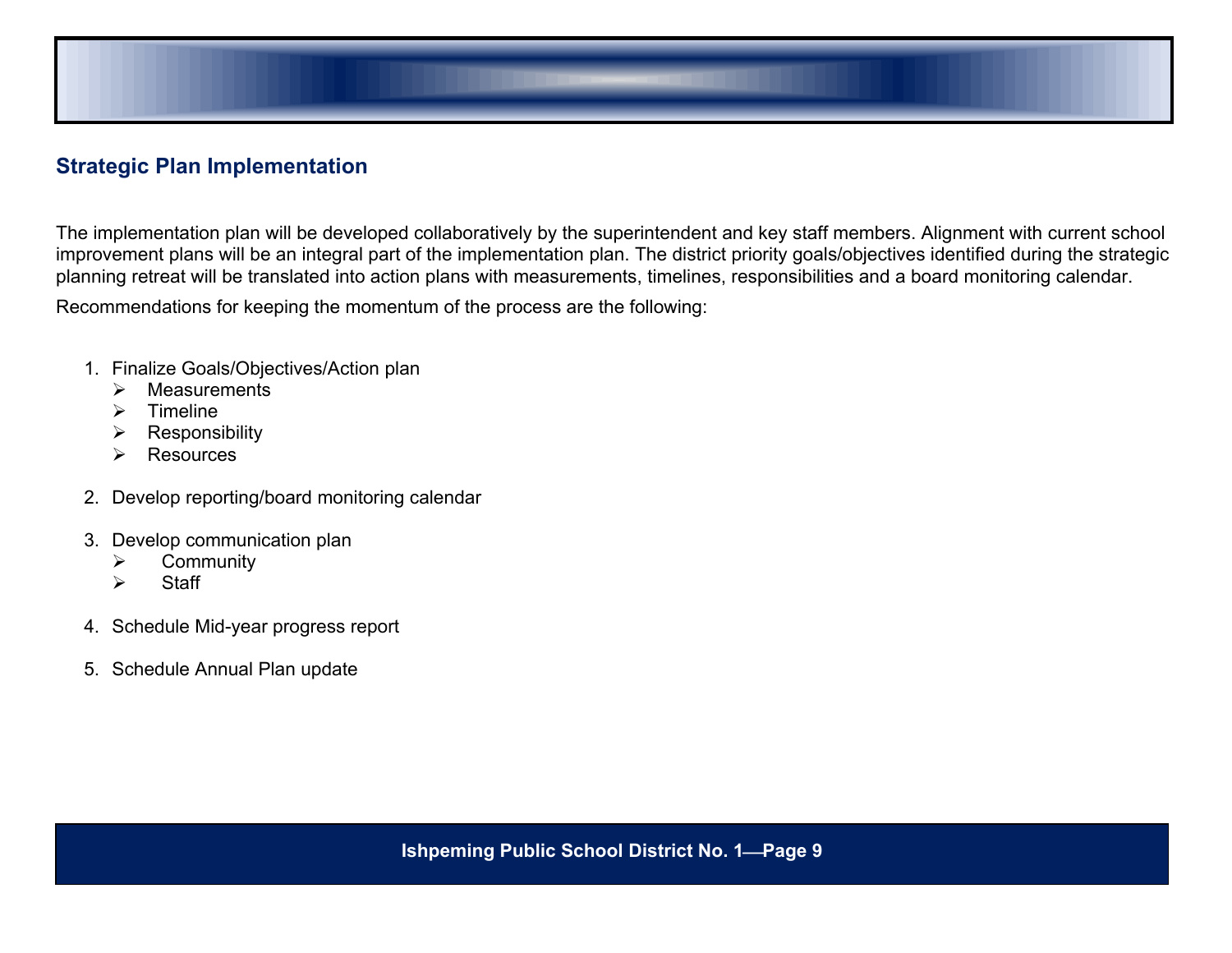# **Attachment 1 – Input Summary**

# **Strengths**

- o Peer to Peer and Natural **Helpers**
- o Strong test scores
- o Math program

# **Communications/Community Engagement Personnel/Leadership <b>Communications/Finance**

- o Supportive and connected community and parents
- $\circ$  Community cares about the school district, the students and families
- o Effective communication school to parents (district/building-wide and teacher-parent)

# **Academics/Programs Learning Environment/Culture**

- $\circ$  Connection to past: 150 year history, tradition, historic facilities, Hematite pride, large connected Alumni organization
- $\circ$  Safe, friendly, welcoming, polite, family environment
- o High expectations (academic, social and involvement) for students

- o Engaged, caring, dedicated, student centered and kid friendly staff (all employees)
- o Resourceful staff who do a lot with a little and get results
- o Excellent adult role models

- o Health clinic/services for physical and mental health
- o Athletic programs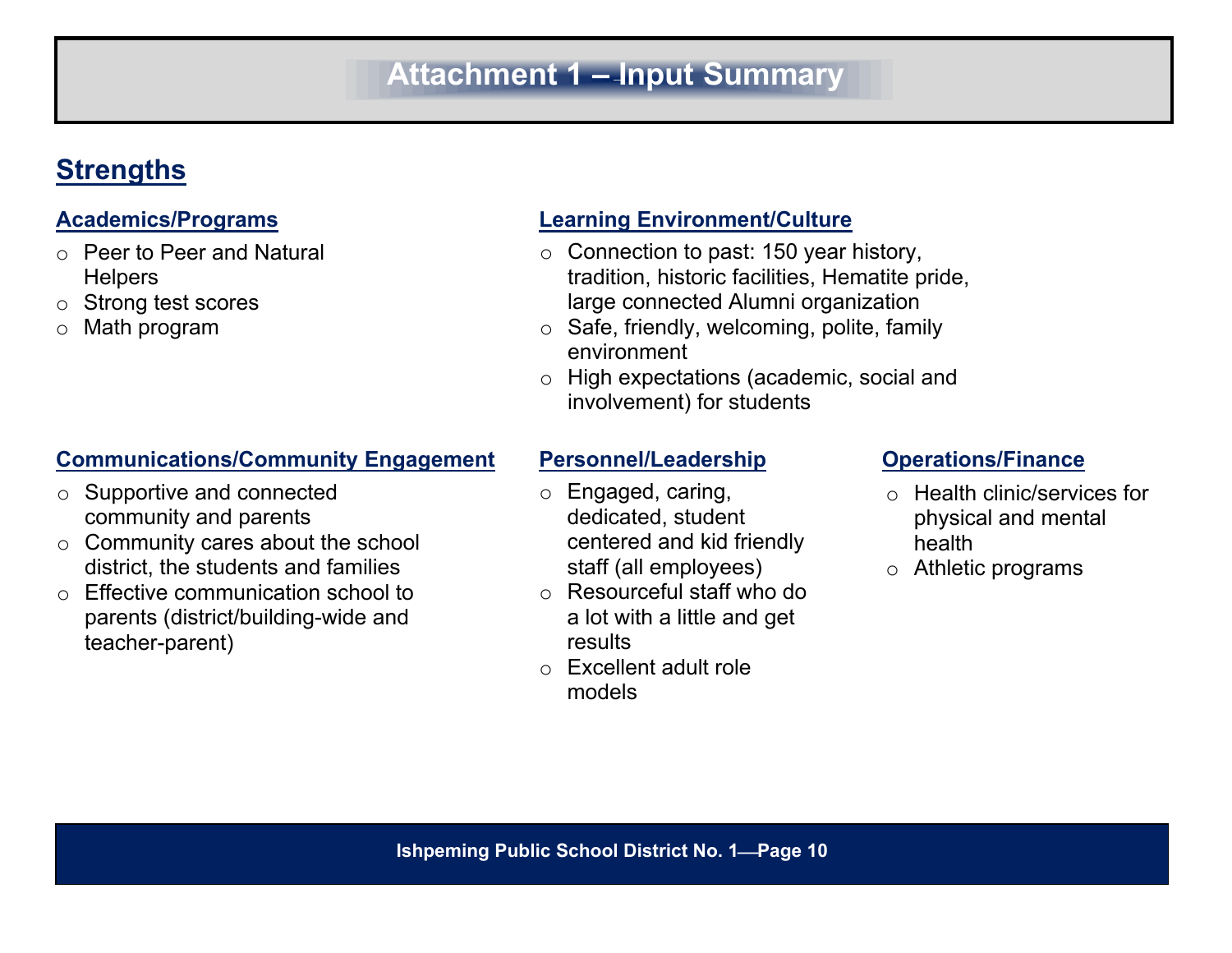# **Opportunities for Improvement**

- $\circ$  Art(s) offerings
- o More CTE at high school level for noncollege bound
- o Shine spotlight more on academics & less on athletics
- o Need expanded/enhanced college opportunities
- o Pre-school / feeder system

# **Communications/Community Engagement Personnel/Leadership <b>Constantiance**

- $\circ$  Perceptions about the community (stigma)
- o Create our brand and tell our own story
- o Seek meaningful ongoing input from staff & community

# **Academics/Programs Learning Environment/Culture**

- o Verbal bullying/intimidation student to student
- o Technology infused in classrooms rather than separate labs

- o Staff morale
- o Need a plan and vision then follow through

- o Retain resident students / impact choice
- o Care and cleanliness of aging facilities
- o Neighborhood blight / curb appeal
- o Prioritize balance of staffing/training/equipment & supplies/ course offerings/administration
- o Lunch offerings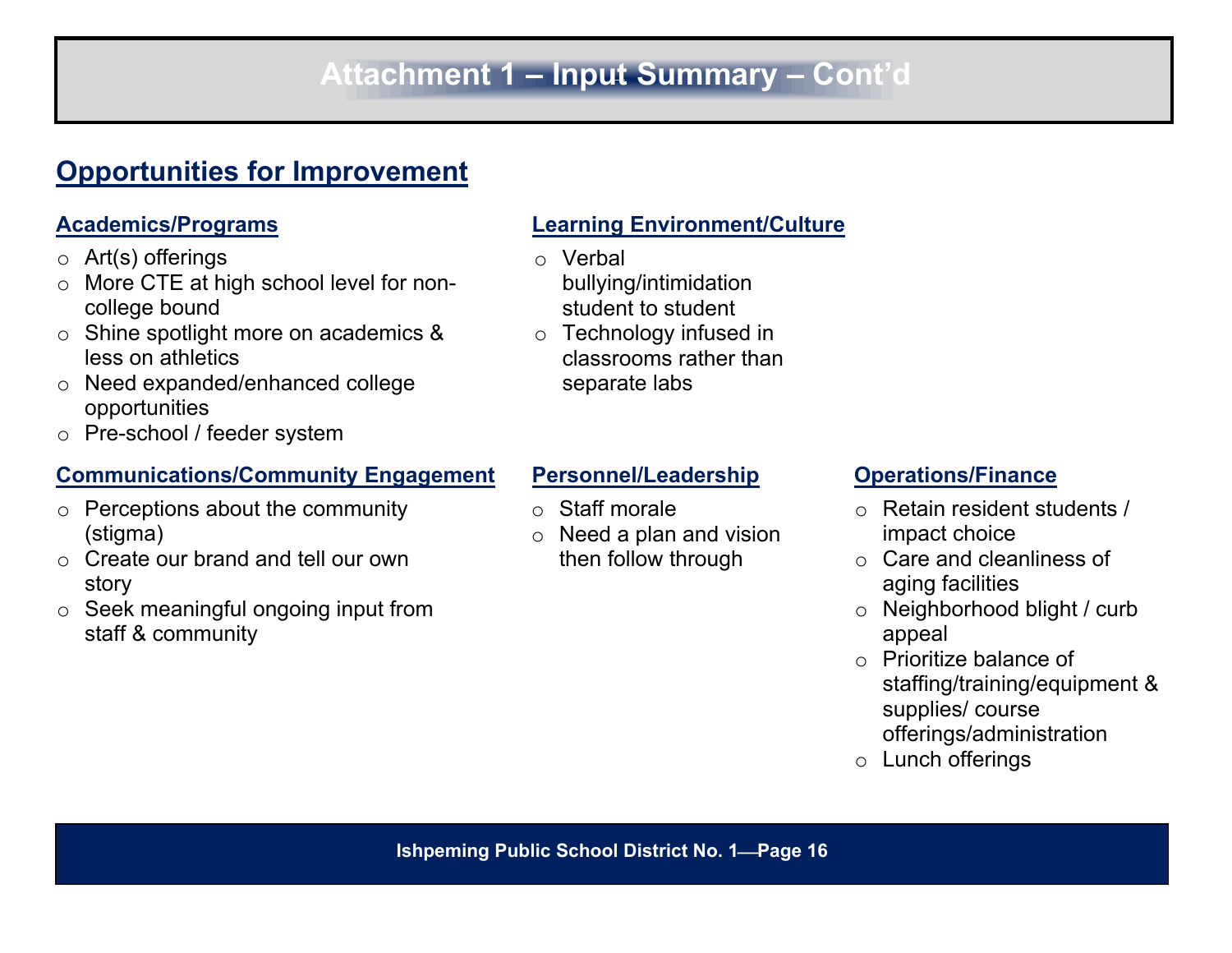# **Barriers**

- o Staffing numbers
- o Declining enrollment (class size too small to offer courses or too large to manage)

# **Academics/Programs Learning Environment/Culture**

- o Neighborhood blight, curb appeal
- o Heavy focus on athletics, little focus on academics

# **Communications/Community Engagement Personnel/Leadership <b>Constanting Operations/Finance**

- o Negative perceptions towards community
- o Infrastructure decay, housing
- o Impatience; change takes time
- o Shifting socio-economics and demographics of community

- o Staff moral
- o Openness/willingness to listen, to change, to ask questions, to seek input (at many levels and without prejudice)
- o Fatigue of trying to do more with less over time

- o Funding / declining enrollment
- o Competition for students (choice)
- o Care/upkeep of an historic facility (time & \$)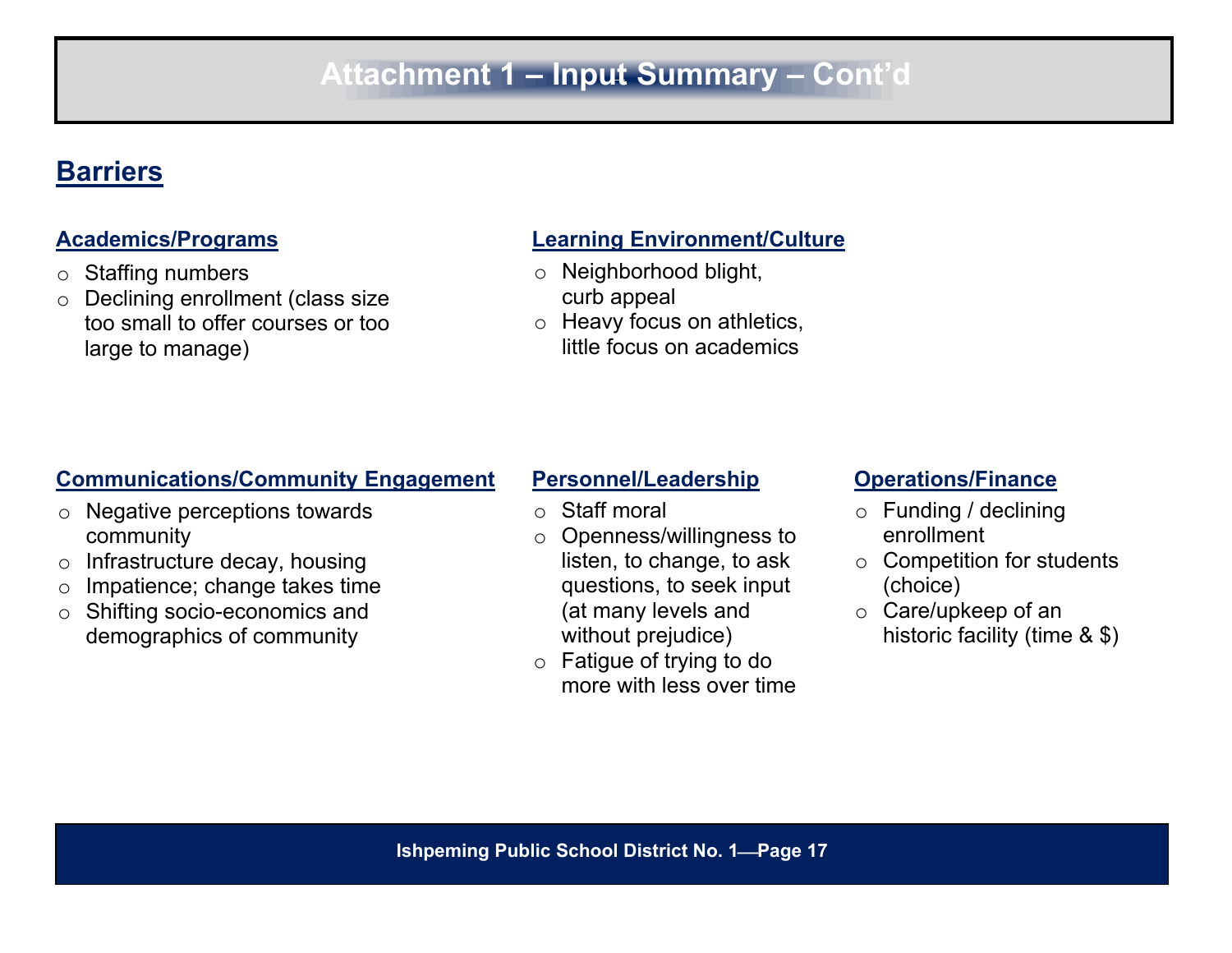# **Vision**

- o Career & college ready
- o Academic and trades offerings
- o Individualized attention
- $\circ$  Art(s) opportunities

# **Communications/Community Engagement Personnel/Leadership <b>Constanting Operations/Finance**

- o Collaboration between school, parents, community, businesses
- o Vibrant, connected, relevant to student, family, community, and society's needs
- o Continued Hematite pride and tradition

# **Academics/Programs Learning Environment/Culture**

- o Safe, friendly, supportive
- $\circ$  Provide meaningful opportunities to help students develop academically and socially, career skills, life skills, soft skills
- o Students from Ishpeming choose to begin and complete pre-school through grade 12 here.

o Goal oriented plan and strategies to accomplish them

- o Stable enrollment
- $\circ$  Stable funding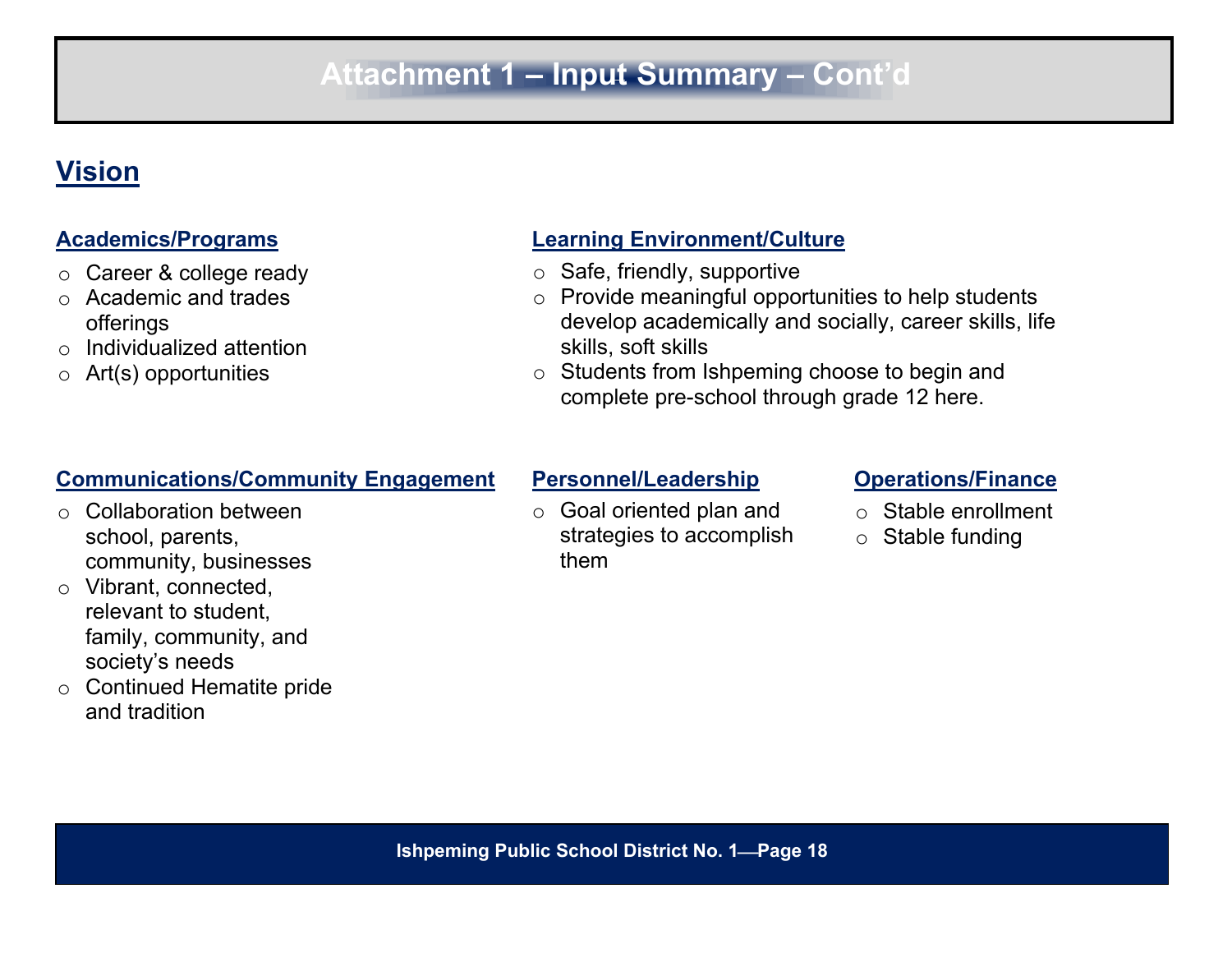# **Attachment 2 – Data Summary**

# *Data-Driven Strategic Planning: Ishpeming Public School District No. 1*

Based on analysis of data in this report, the following points are highlighted concerning Ishpeming Public School District No. 1:

In general, the data revealed that when compared to state averages and the reference districts selected for this report, Ishpeming Public Schools emerges as a district achieving a high graduation rate, with reasonable academic performance, which is higher than most noted reference districts at the high school level, especially in the area of college preparedness. The district has been narrowing a spending gap between revenues and expenditures while maintaining low student-teacher ratios in an economic environment of low tax base per-pupil and declining enrollment.

### **Demographics**

- Approximately 34.3% of residents attended some college or earned an Associate's Degree. In addition, 21.8% of Ishpeming adults hold a Bachelor's degree or higher compared to the state average of 27.4%. Only 6.2 % of Ishpeming adults aged 25 or older have not attained a high school diploma compared to 10.1% statewide. This ranks Ishpeming 2nd among the comparison districts.
- 99.2% of school aged children residing in the Ishpeming School District are enrolled in public school, compared to the state average of 90.1%. This ranks Ishpeming highest among all of the comparison districts. Of the Ishpeming resident pre-school aged children enrolled in pre-school programs 88.6% are enrolled in public school programs ranking Ishpeming 2nd among the comparison districts.
- The district's 2016 average household income is the second lowest of the reference districts in both the mean and median average.
- Enrollment at the Ishpeming Public School District has decreased over the past five years moving from 830 students in 2013 to 778 students in 2017; a net loss of 52 students, equal to 6.3%.
- **IShpeming Public Schools has 314 students who choose to attend either other districts or charter schools. NICE (166), Negaunee** (100), and Marquette (25) enroll the greatest number of resident Ishpeming students. The loss of students to neighboring districts through Schools of Choice has steadily increased from 252 in 2013 to 314 in 2017, an increase of 62 students, or 24%. There are 82 non-resident Schools of Choice students enrolled in Ishpeming Public Schools. The greatest number of non-resident students enrolled in Ishpeming are from NICE (55) and Negaunee (17).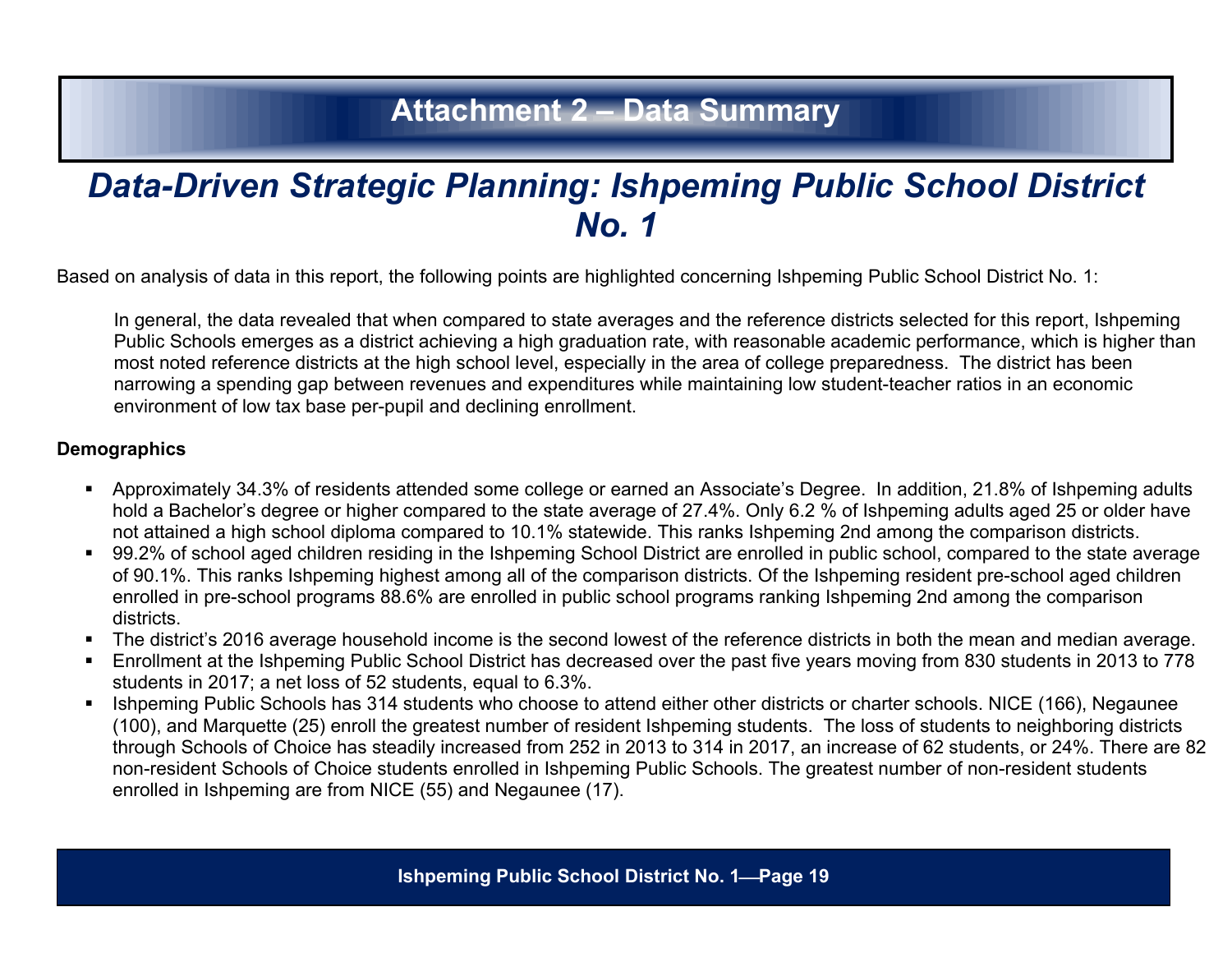# **Attachment 2 – Data Summary – Cont'd**

### **Demographics (continued)**

- The percentage of students attending Ishpeming schools who are eligible for free or reduced lunch price assistance in 2017 ranked second highest among the reference districts and also above the statewide average. Free and reduced student lunch eligibility increased between 2013 and 2017 and resulted in 52.4% of Ishpeming students qualifying for lunch assistance in 2017. The state average is 45.7%.
- The district's 2016 cohort graduation rate of 94.23% was the highest of the 6 comparison districts and above the statewide average by 17.58 percentage points.
- While the state's average graduation rate has increased by 3.41% over the past five years, Ishpeming's average graduation rate has increased by 8.98%.
- For the class of 2012, Ishpeming's enrollment in college rate was 75.00%. After a five year period 37.6% had earned a qualifying certificate or degree, and 26.7% were no longer enrolled.
- The ethnic blend of the district remains homogenous and the makeup of the student population has seen little change in the past 5 years. The 2017 demographic data is as follows: 89.3% White, 6%.9 Multi-racial, 1.1% American Indian, 1.1% African American, 0.9% Hispanic, and 0.7% Asian. This demographic make-up is similar to the comparison districts in all areas, with the exception of Munising and L'Anse which both show significant American Indian populations of 15.7% and 21.4% respectively.
- Ishpeming Schools student's chronic absenteeism ranked 4th amongst the reference districts and is better than the state average. The district's chronic absenteeism rate has improved over the past five years decreasing from 22% in 2013 down to 14.00% in 2017.

### **Academic Performance**

- **Reading: MEAP/MME**: Ishpeming students exceeded state averages in Reading at all grade levels tested (grades 3, 4, 6, 7, 8, and 9) on the 2013 MEAP and MME except grade 5. Compared to the comparison districts Ishpeming ranked highest at grade 8 and grade 11; 2nd at grade 7; 4th at grade 3 and grade 4; 5th at grade 6; and 6th at grade 5. In the five years between 2009 and 2013 students from Ishpeming were above the state average four of five years in grades 5, 6, 7 and 8; and above the state average in three of five years in grades 3 and 4.
- **Writing: MEAP/MME:** In grade level writing on the 2013 MEAP Ishpeming students in grade 7 exceeded the state average and in grade 4 were below state averages. In grade 11 Ishpeming students exceeded the state average in writing at grade level on the 2014 MME. Compared to the other comparison districts Ishpeming ranked first in grade 11; second in grade 7, and fourth in grade 4.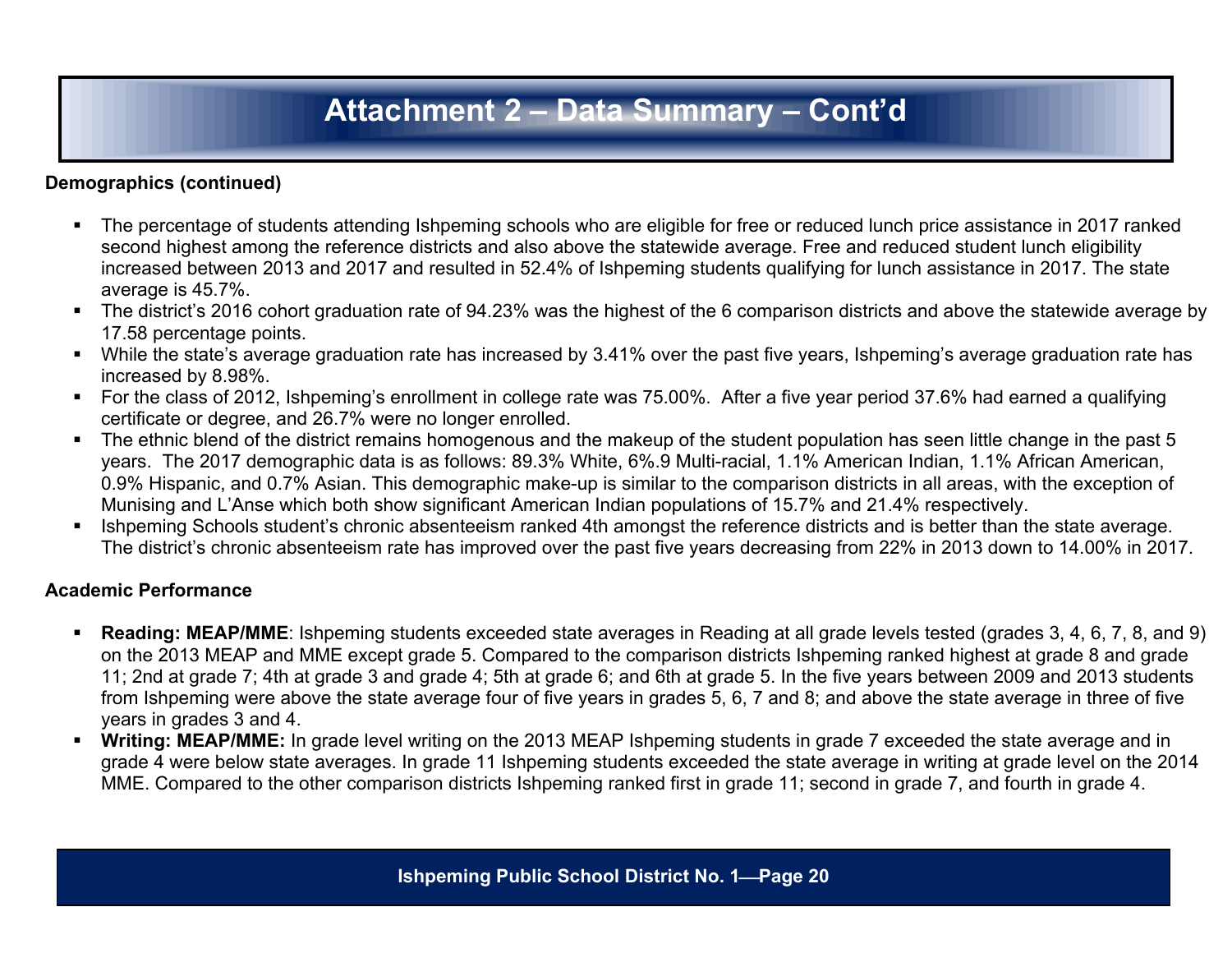### **Academic Performance (continued)**

- **English / Language Arts and Evidence Based Reading & Writing**: M-STEP/MME/ACT: The percentage of Ishpeming students in four of the six grades tested (grades 3, 4, 5, and 6) on the 2017 M-STEP in ELA were below state averages. In grades 8 and 11 Ishpeming students achieved above the state average. Compared to the six total reference districts Ishpeming ranked 5th in grade 3 ELA; 5th in grade 4; 6th in grade 5, 3rd in grade 6; 1st in grade 7; 3rd in grade 8. The 3 year trend between 2015 -2017 for Ishpeming on the M-STEP ELA portion in grades 7, 8 and 11 was higher than the state average all three years; was lower than state average 2 of 3 years in grades 3, 4 and 6; was lower than the state average all 3 years in grade 5.
- **Math: MEAP/MME**: Ishpeming students tested on the 2013 MEAP and 2014 MME performed below state average in grades 3, 4, 5, 6, and 11. They performed above state average in grades 7 and 8. Compared to the comparison districts Ishpeming ranked lowest in grade 3; fifth in grades 4, 5, 6 and 11. Third in grade 7 and highest in grade 8. In the five years between 2009 and 2013 students from Ishpeming performed above the state average three of five years in grades 3, 7, and 8; one of five years in grades 4 and 6; zero of five years in grade 5.
- **Math: M-STEP/MME/ACT**: The percentage of Ishpeming students tested on the 2017 M-STEP, MME, or ACT test in math performed above the state average in grades 3 and 11, but below the state average in grades 4, 5, 6, 7, and 8. Compared to the six total reference districts Ishpeming ranked fourth in grade 3; third in grade 4; last in grade 5; fourth in grades 6 and 7; second in grades 8 and 11. The 3 year trend between 2015 -2017 for Ishpeming on the M-STEP Math portion was above state average in grade 3 all three years; above two of three years in grades 4 and 11; below state average two of three years in grade 6; was below state average all three years in grades 5 and 8; above one year, below one year and tied one year in grade 7.
- **Science: MEAP/MME**: On the 2013 MEAP and 2014 MME/ACT science tests Ishpeming students in grades 8 and 11 exceeded state averages and grade 5 was below in science on the 2013 MEAP/2014 MME. Compared to the six total reference districts Ishpeming ranked the highest of all districts in grade 11; second in grade 8; and fourth in grade 5. In the five years between 2009 and 2013 students from Ishpeming performed above the state average three of five years in grades 5 and 8. In the 5 years between 2010 and 2014 Ishpeming students in grade 11 also performed above state average in science three of five years.
- **Science: M-STEP/MME/ACT**: Ishpeming students in both grades tested (grades 4 and 7) on the 2017 M-STEP in Science on average performed below state averages. Compared to the 6 other reference districts Ishpeming students performed the lowest of all districts in grade 4 and fifth of six in grade 7. Ishpeming students tested on the MME/ACT in grade 11 performed above state grade level averages. Compared to the other districts in the references districts Ishpeming students in grade 11 performed third of six. The 3 year trend between 2015-2017 for Ishpeming on the M-STEP Science portion was below state average in all 3 years in grade 4, and above two of three years in grades 7 and 11.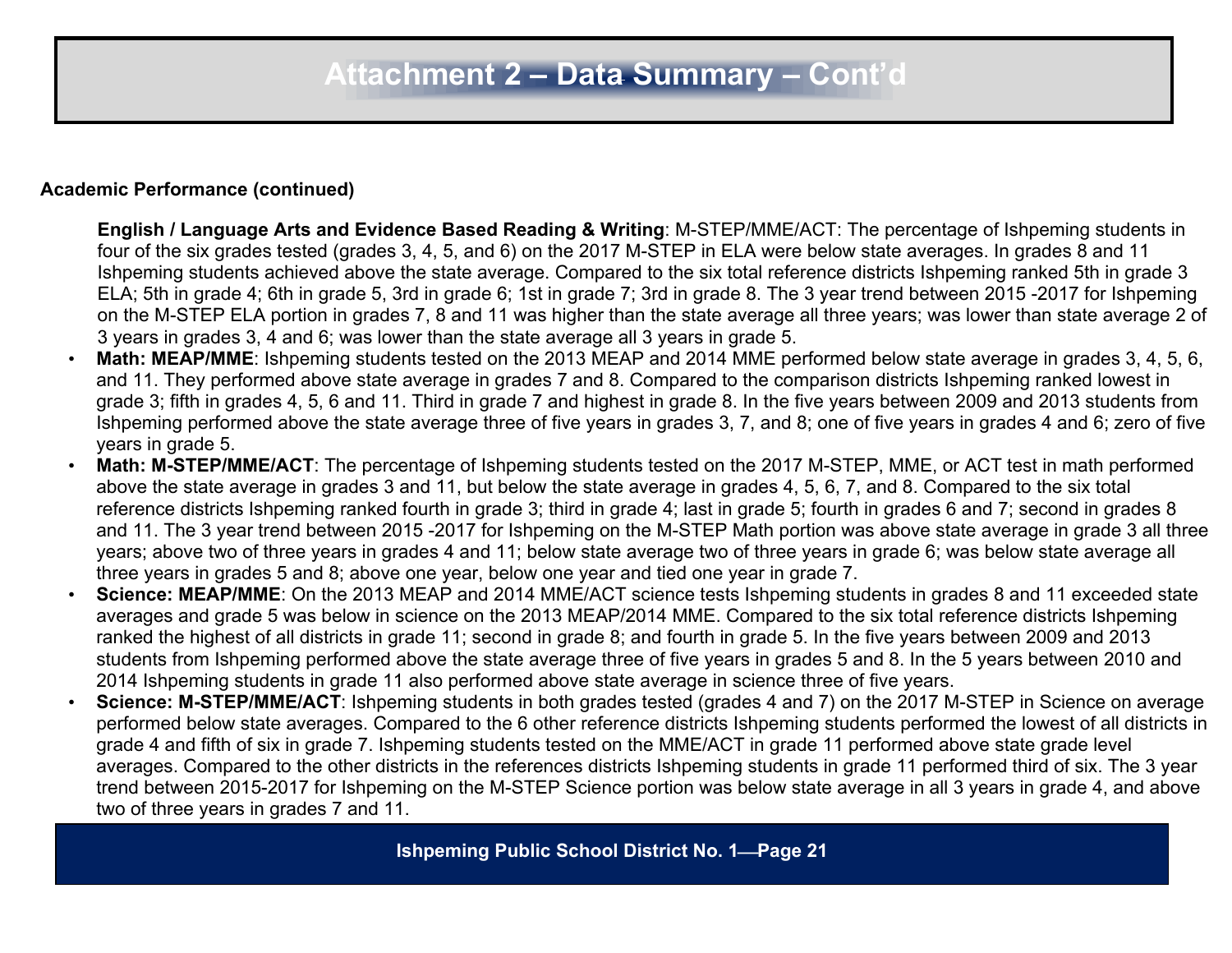### **Academic Performance (continued)**

- **Social Studies: MEAP/MME:** Ishpeming students in grades 6, 9 and 11 performed above state grade level averages in social studies on the 2013 MEAP/2014 MME. Compared to the other districts in the references districts Ishpeming students performed better than all districts in grades 9 and 11, and better than all but one other district in grade 6. The 5 year trend between 2009-2013 for Ishpeming on the Social Studies portion of the MEAP shows Ishpeming performing above or tied with the state average four of five years.
- **Social Studies: M-STEP/MME/ACT:** The percentage of Ishpeming students tested in Social Studies on the 2017 M-STEP in Social Studies was above state average in both grades 5 and 8. Compared to the 6 other reference districts Ishpeming performed highest in grade 5 and in grade 8 in Social Studies on the 2017 M-STEP. On the 2017 11th grade MME Ishpeming was above the state average, and ranked second among all reference districts. The 3 year trend of social science scores on the M-STEP is that Ishpeming students in both grades 5 and 8 performed higher than the state average only once in 3 years. On the 11th grade MSTEP test in Social Studies Ishpeming students performed above state average all three years.
- **College Readiness: SAT/ACT:** Ishpeming's 2017 Percentage of College Readiness in all subjects' score of 38.8% was higher than the state average of 34.9% and was only one of two of the six reference districts to exceed the state average. Ishpeming was only one of two the six reference districts to exceed the state average in Math and rated second of the six reference districts. Ishpeming was only one of three of the six reference districts to exceed the state average in Evidence Based Reading & Writing and rated second of the six reference districts; The 5 year trend on the ACT Composite Score for Ishpeming students between 2010-2014 was above the state average four of five years. The five year trend for Ishpeming in English and in Reading on the ACT was higher than the state average all five of five years, and higher than the state average three of the five years.
- In 2017 20 Ishpeming students participated in Advanced Placement classes, down from a high of 30 in 2015.
- Only a single student participated in dual enrollment college courses in 2017.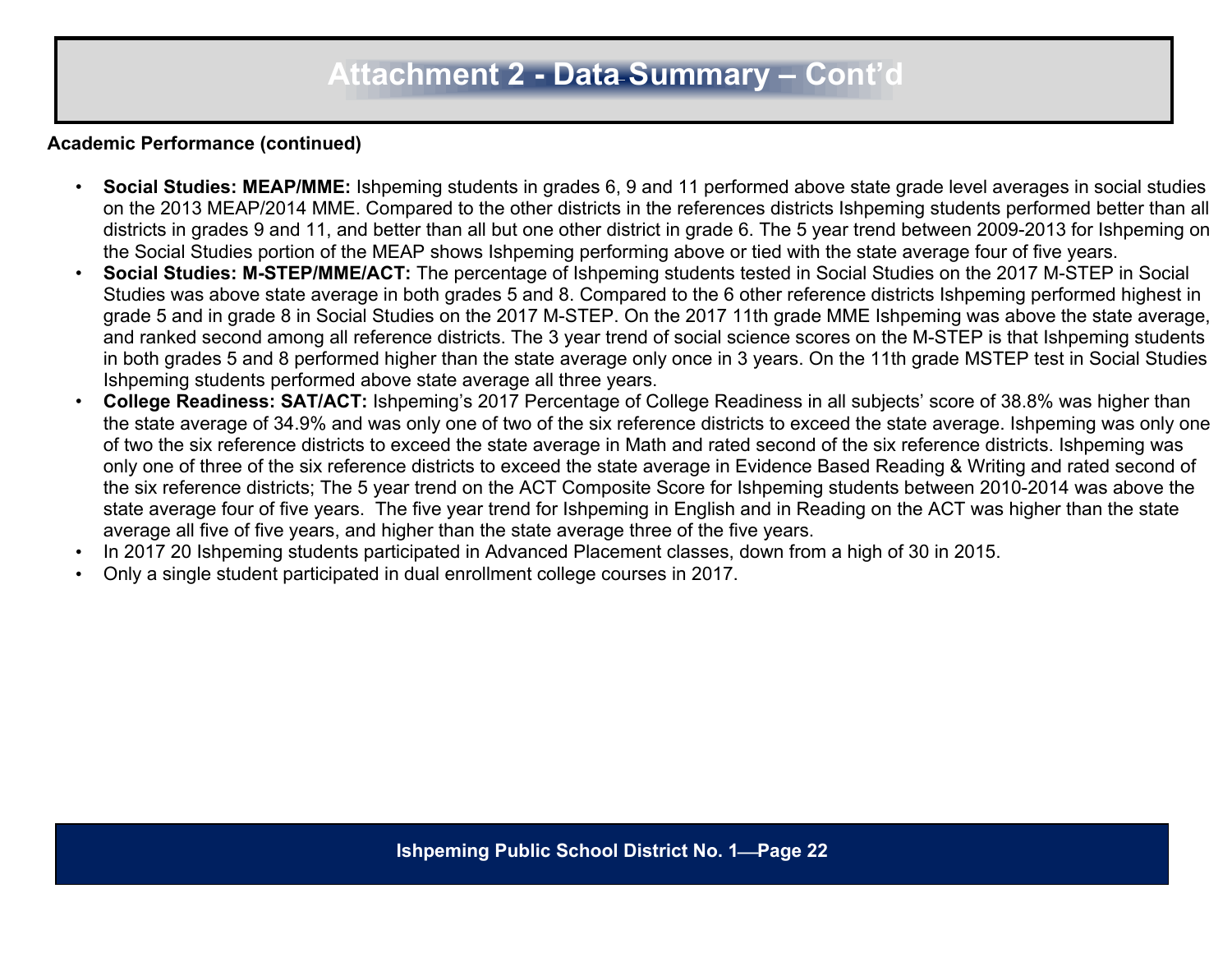# **Attachment 2 – Data Summary – Cont'd**

### **Finance and Personnel**

- Ishpeming has increased its instructional spending four of the last five years, from \$5268 per pupil to \$6519 per student and ranks fourth of six among the reference districts. Ishpeming spends \$413 more per pupil than the state average of \$5835.
- Ishpeming spends less than the state average on student instructional support, however, compared to the reference districts Ishpeming spends more than any of the others. Ishpeming's spending on student instructional support has increased from \$699 perpupil to \$927 per-pupil in the last 4 years.
- Ishpeming, along with two other reference districts spends above the state average in business and administration dollars per student. Ishpeming spends \$81 per-pupil more than the state average
- Ishpeming's total per-pupil general fund expenditures of \$10,081 rank highest among the reference districts, and above the state average of \$9,996. Per-pupil general fund expenditures have increased each of the last five years and have grown by \$2,140 per-pupil in that time.
- Ishpeming's total general fund balance as a percentage of expenditures has decreased each of the past four years declining from 11.6% in 2014 to 4.4% in 2017. Against the reference districts Ishpeming's 2017 fund balance ranks fourth of six.
- Ishpeming's general fund expenditures have exceeded revenues each of the last three years, however, the annual gap between revenues and expenditures has been steadily closing in the same period.
- Ishpeming's total taxable value per-pupil is the lowest of any of the reference districts and is \$53,108 lower than the state average. Ishpeming's homestead taxable value per-pupil \$81,732 is the lowest of any of the reference districts and well below the state average of \$127,145. The non-homestead taxable value per-pupil is also the lowest of the reference districts and the only one of the reference districts below the state average.
- Ishpeming's 2017 Foundation Allowance is the state base minimum and is equal to all of the other reference districts. Although the district has received small increases in the state foundation grant each of the last four years, it took until 2016, 7 years, for the district to return to the foundation grant level received in 2009.
- Ishpeming's cumulative student loss of 72 students between 2014 and 2016 resulted in a loss of \$519,170. An increase of 13 students in 2017 resulted in an increase of \$97,643 additional revenue.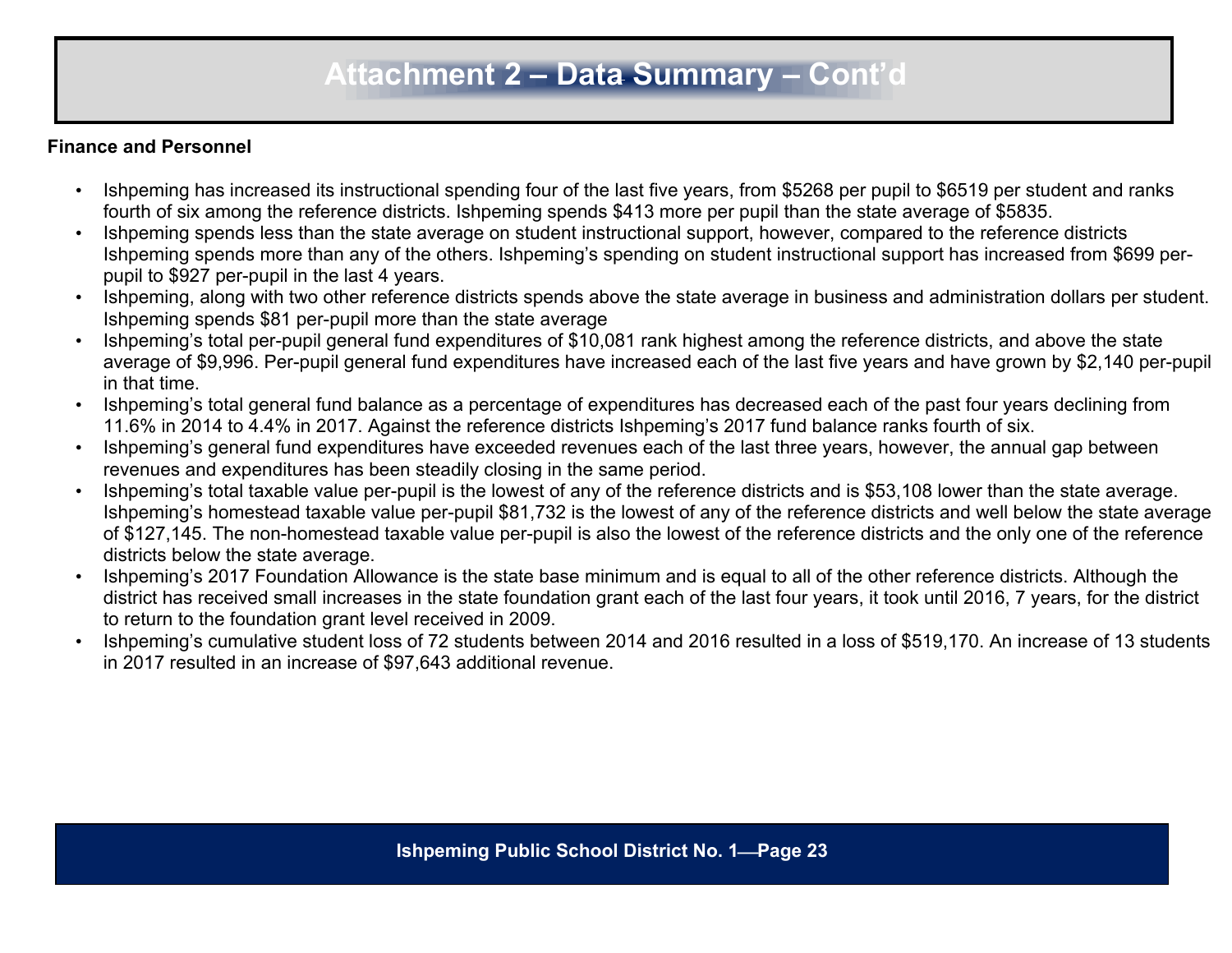# **Attachment 2 – Data Summary – Cont'd**

### **Finance and Personnel – Cont'd**

- Ishpeming's student-teacher ratio is slightly lower than the state average and 3rd highest of the reference districts. The district's student-teacher ratio declined from 27 students per teacher in 2012 to 22 in 2016.
- Ishpeming's 2016 average teacher salary of \$49,859 is lower than in any of the past 5 years. This is indicative of senior staff turnover. The average teacher salary ranks last among the reference districts, and all of the reference districts rank below the state average
- Of Ishpeming's current teaching staff of 44 teachers 22 (50%) hold a Master's degree or higher.
- 50% (22) of Ishpeming's current teaching staff have been with the district longer than fifteen years, while 32% (14) have been with the district for less than 3 years.

Submitted: Richard Diebold, EdD

DATE: February 25, 2018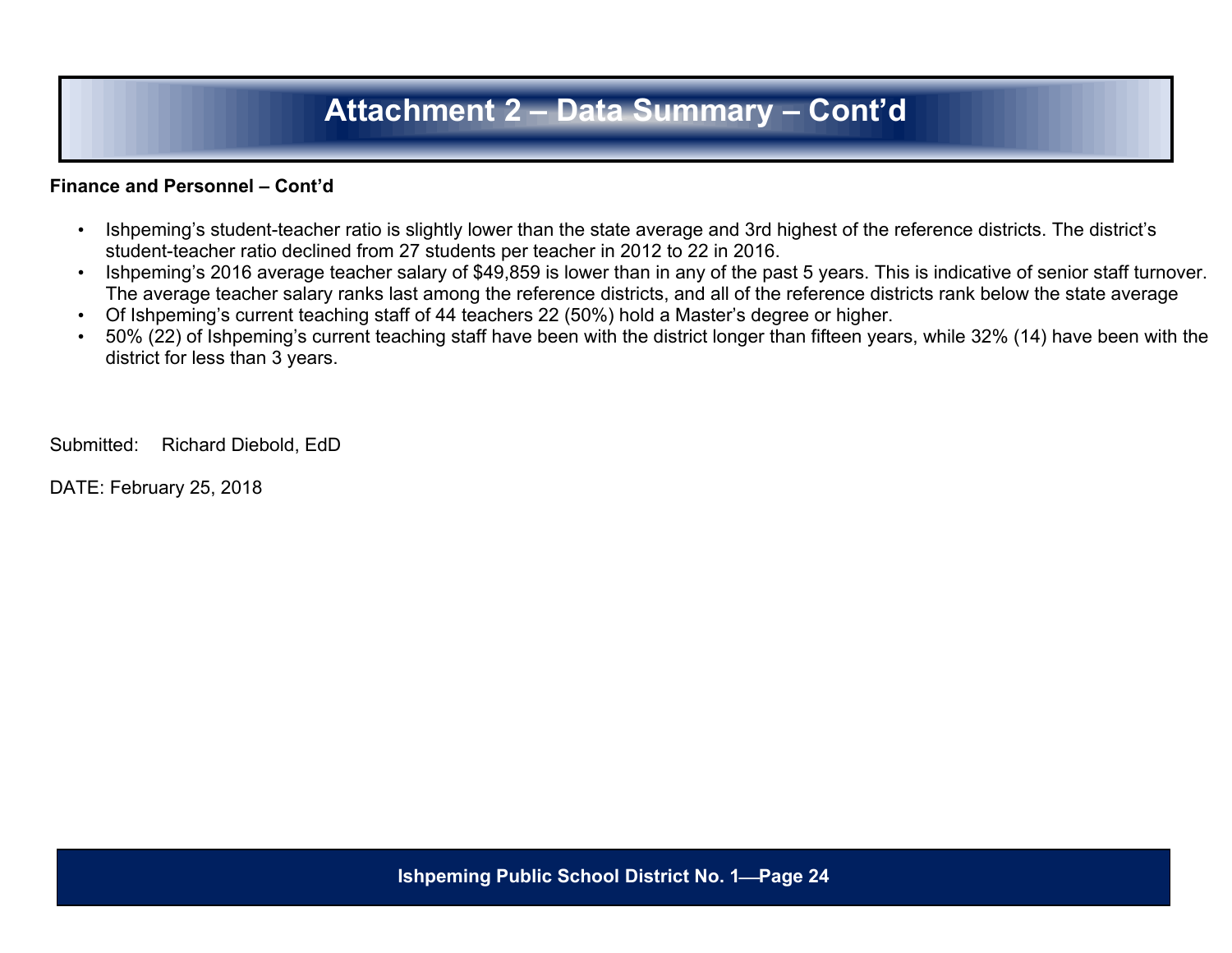*The Wave* – In the arena of education, what are incoming and outgoing trends, ideas, practices, paradigms, etc.?

# **Emerging**

One to one technology Flipped instruction Trade School/Career Technical **Education** College credit Career Tech and Middle College

Online remote teaching and learning Online Courses technology Changes in instruction Career Tech Ed Classes Online school teach and learn from home

One to one technology in our district Collaborative Learning Coding Virtual reality Community involvement Blended learning

## **Horizon**

Virtual Reality Teaching Methods, eg, Math Foundation More choice alternatives to public schools

More options for families in their educational choices Declining enrollment Artificial intelligence

New science and social studies standards Universal individual education plans Virtual learning

**Ishpeming Public School District No. 1Page 25**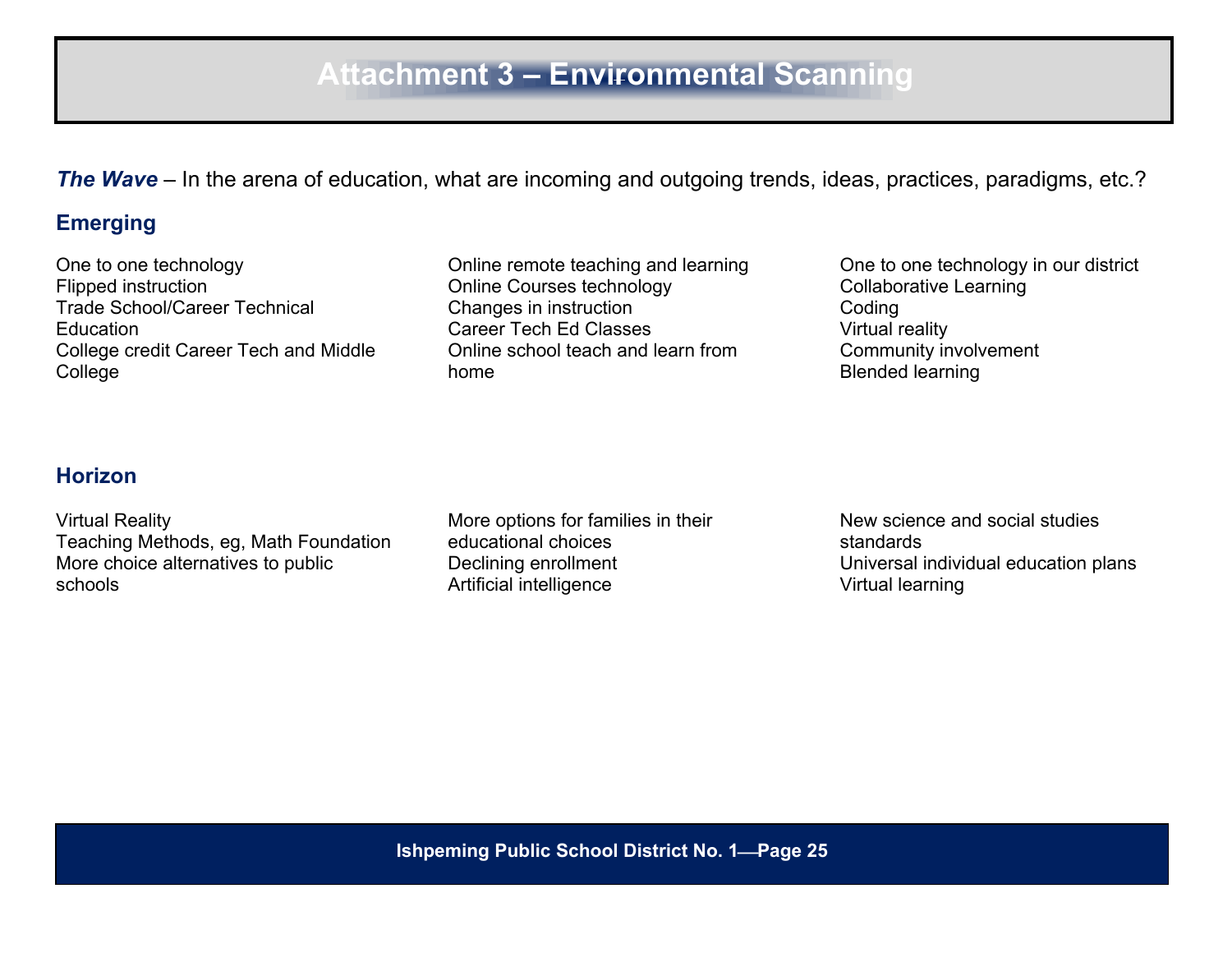## **Established**

Digital interactive learning Student teacher ratios Standardized testing prep School of choice issues Standardized testing changing standards

Funding per-pupil still using old formula Differentiation Assessments Inclusion Assessment driven education **Technology** 

Project-based learning Increase of teacher responsibilities mental and physical Technology tools in classroom

## **Disappearing**

Direct instruction (stand and deliver) **Textbooks** Neighborhood schools providing a sense of community/security Cursive penmanship

Breakdown of family structure Discipline/Respect for self and authority Whole group instruction Funds available to do our jobs well Specials are not a priority

Self-contained special-education Adequate funding Lecture instruction Learning labs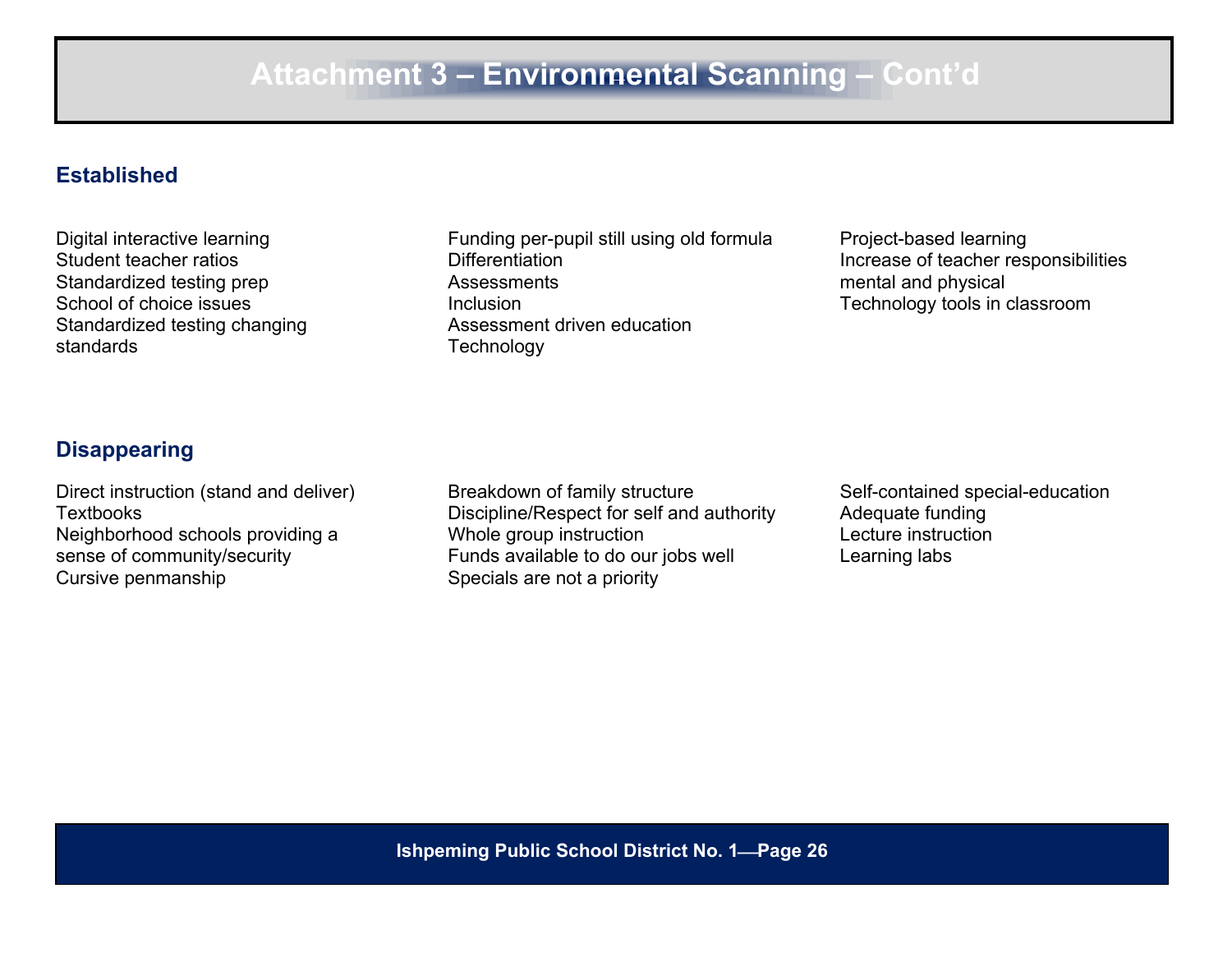## **Academic Performance – K-4**

Low test data generally Math, science, and reading scores low

## **Academic Performance – 5-8**

As a district  $5^{\text{th}},$   $6^{\text{th}},$  and  $7^{\text{th}}$  grades low scores across all content areas 7th grade science well below state average

### **Academic Performance – 9-12**

Fewer students taking AP classes Positive College readiness scores; 1 of 2 reference districts above state average

Chronic absences are in sharp decline

Match scores show gains by 8<sup>th</sup> grade Data shows definite gains in ELA from 5<sup>th</sup>/6th grade to end of middle school

Test scores mostly well above reference districts

### **Academic Performance – K-12 (Overall)**

Low English/Language Arts scores lower grades Math and science performance low at elementary State test scores at elementary rebound to highest of reference districts by high school

Declining participation in college offerings while still in high school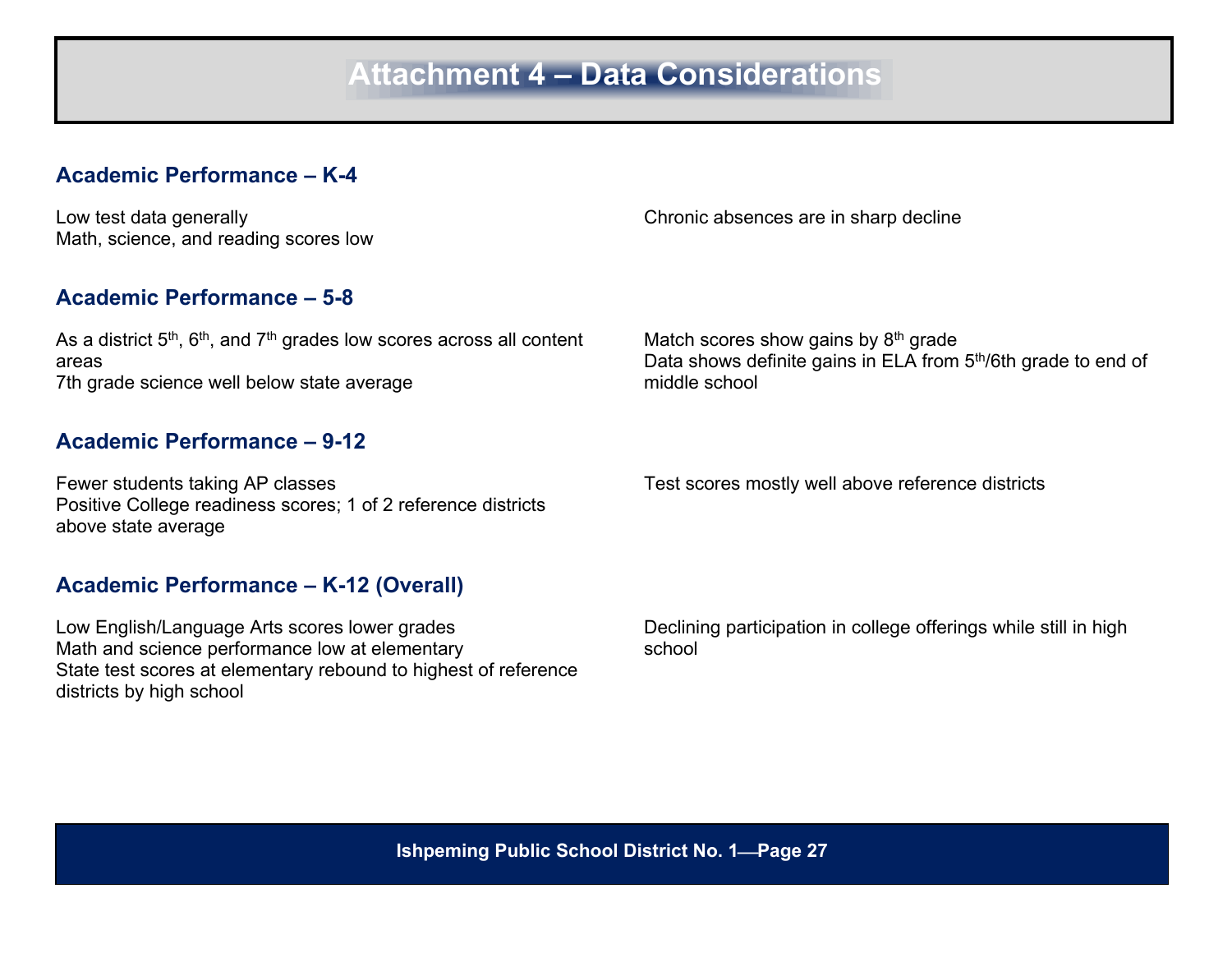## **Demographics and Enrollment**

### **Enrollment**

Enrollment down 50+ students, choice up 60+ students in 5 years 314 attend other districts or charter schools

### **Demographics**

TXV per-pupil lowest of reference districts and lower than the state average

## **Finance**

Cumulative student loss of 72 students between 2014-2016 resulted in loss of \$519,170 GF expenditures exceeded revenues each of last 3 years, however, annual gap of revenues/expenditures has steadily closed in the same period

Chronic absenteeism 4th amongst reference districts, better than state average; improved over past 5 years

College readiness score is 77% higher than in-county comparable district in spite of 66% higher student poverty rate and 32% lower household income

Between 2015 and 2017 General Fund expenditures per-pupil were up 8%; total instruction was up 3%; instructional support was up 5%; business/admin had a 0% change. Over the past year alone business/admin per-pupil expenses dropped -7%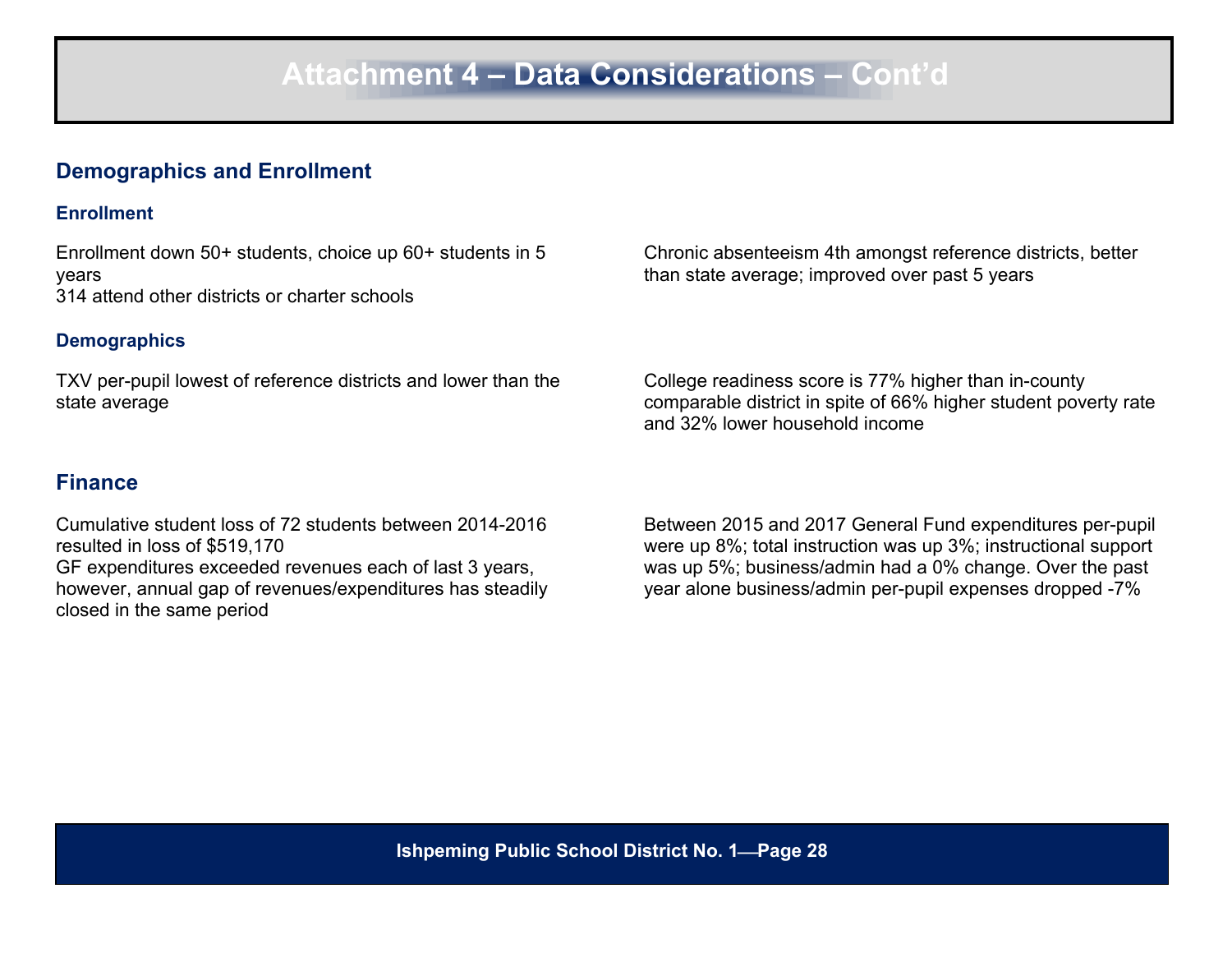### **Academics/Programs**

Early Childhood Program (23) 1:1 Computing (Technology) (12) Invest in K-12 Science STEM (8) High School/Middle School Art (Arts) (7) Higher level classes (AP, Dual Enrollment, Concurrent) (5)

Counselor services in Elementary (3) Targeted interventions (Math and ELA) (1) IMS Science Lab More "Arts", Gym, Music, Art, **Computers** 

Science and Math resources Writing curriculum More course offerings (AP, Art, Voc. Ed)

## **Communication/Community Engagement**

More positive media exposure in all forms (12) Improved website (5) Tell our story (2)

Community outreach (film night, senior lunch, art display) (2) Change negative perception (1) Communication between buildings

Continued collaboration with city government Marketing plan needed Communicate the positive

**Ishpeming Public School District No. 1Page 29**